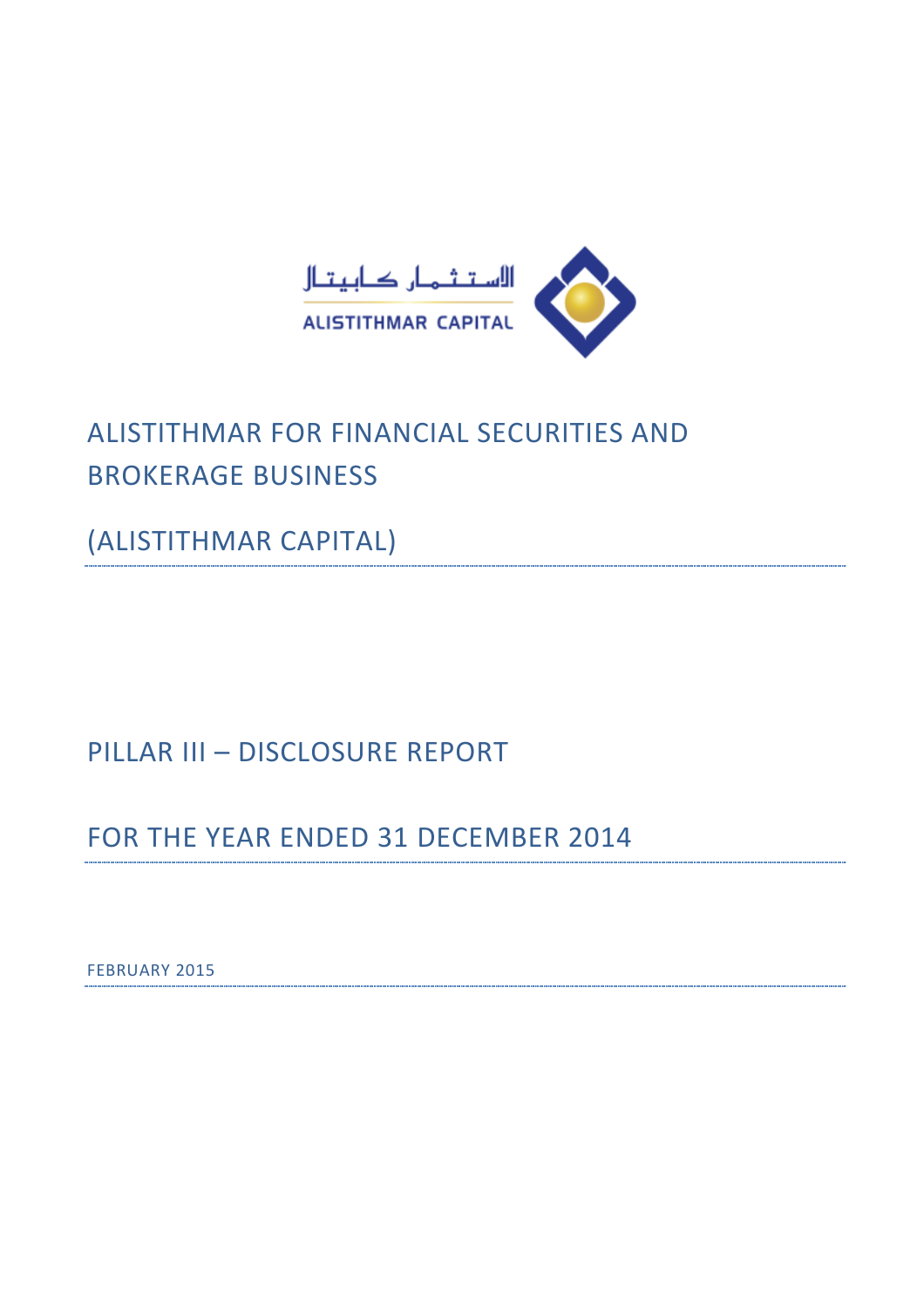

# **Table of Contents**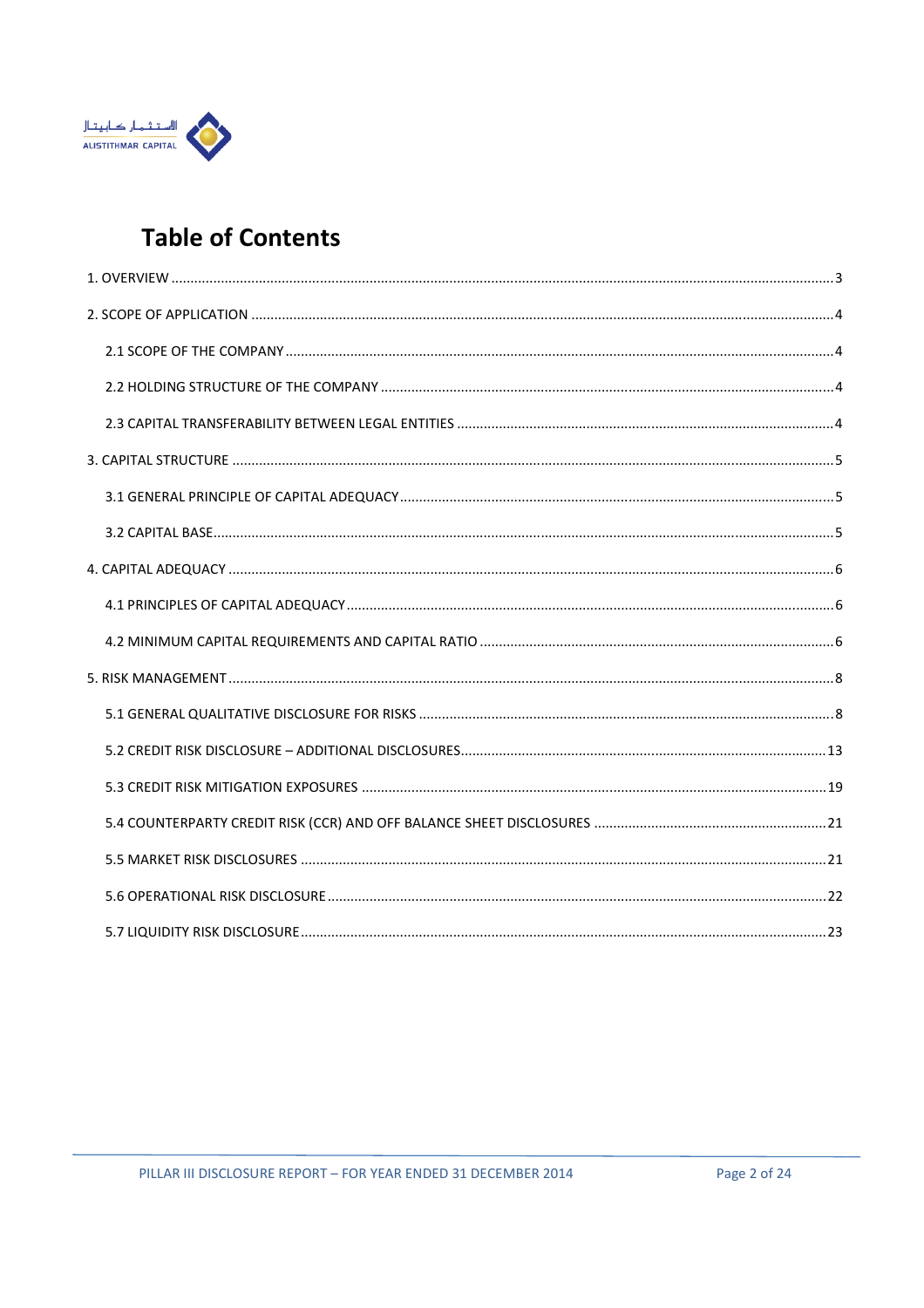

## 1. OVERVIEW

The Prudential Rules issued by the Capital Market Authority (CMA) of Saudi Arabia covers and consists of three main pillars of Capital Adequacy as illustrated below:



This disclosure requirement meets the minimum requirements for the annual market disclosure of information as referred to by the Article 68 of the Prudential Rules (PRs) (the market disclosure is hereinafter referred to as the "Pillar III Disclosure") to be published by all the Authorized persons (APs) licensed for the Dealing, Managing and/or Custody activities.

The purpose of Pillar III Disclosure is for the market participants to assess the key pieces of information on the scope of application, capital, risk exposures, risk assessment processes, and hence the capital adequacy of the APs.

This document has been prepared in accordance with the guidelines issued by the Capital Market Authority (CMA) of Saudi Arabia which supplements the disclosure requirements for the Pillar III Disclosure in the PRs.

This Pillar III Disclosure comprises both the qualitative and quantitative disclosures.

This Pillar III Disclosure has been approved by the Board of Directors of Alistithmar Capital before its publication. The information presented in this Pillar 3 Report is not required to be, and has not been, subject to external audit.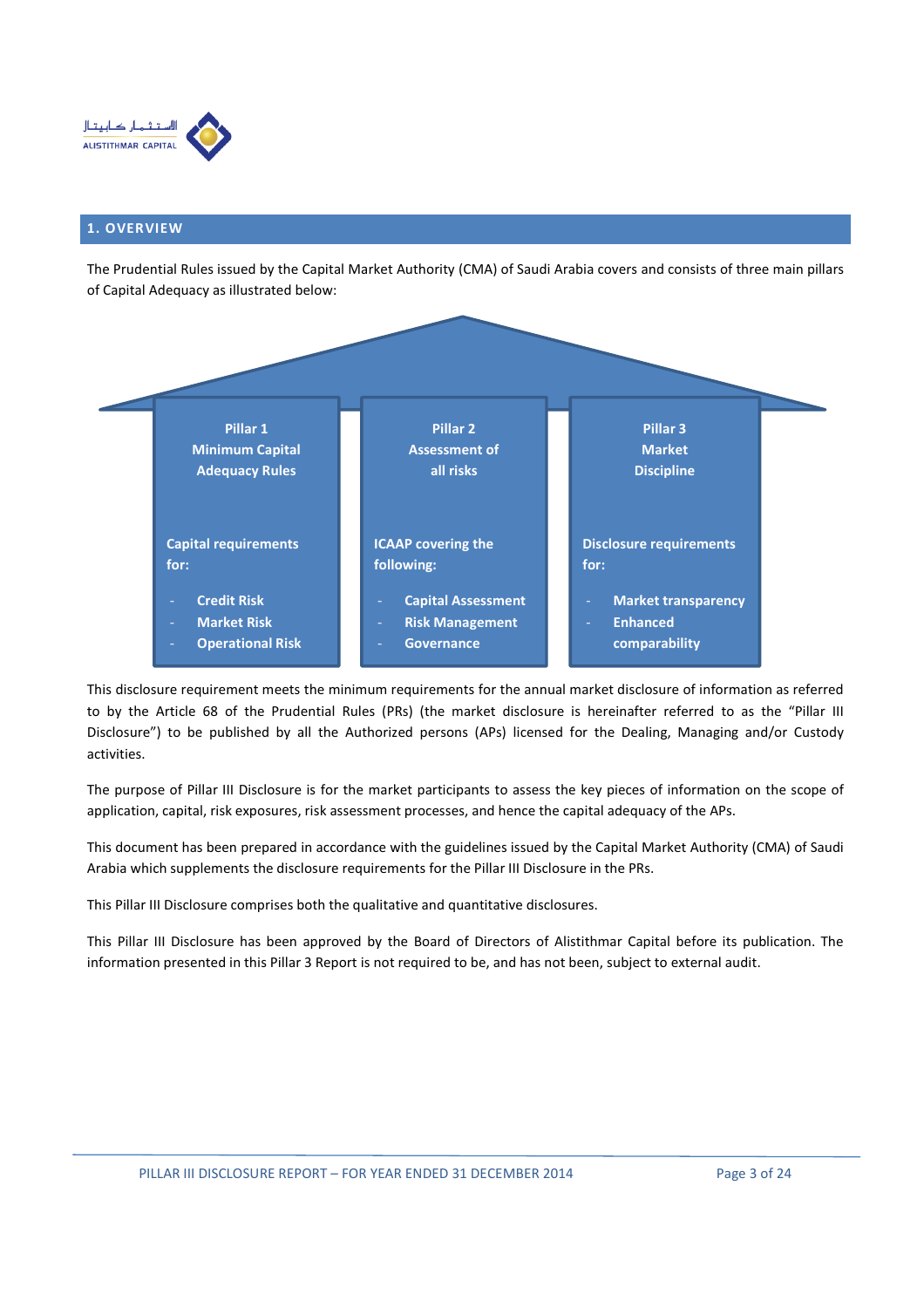

# 2. SCOPE OF APPLICATION

## 2.1 SCOPE OF THE COMPANY

Alistithmar for Financial Securities and Brokerage Company - Alistithmar Capital (the "Company") is a Saudi limited liability company established under the Regulations for Companies in the Kingdom of Saudi Arabia. The Company operates under Commercial Registration No. 1010235995 issued in Riyadh on Rajab 8, 1428 H (corresponding to July 22, 2007). The Company also operates its activities under Authorization License number 11156-37 dated September 25, 2011 (corresponding to 27/10/1432H) issued by the Capital Market Authority (CMA).

The principal activities of the Company are dealing in securities as principal and agent, underwriting, management of investment funds and private investment portfolios on behalf of customers, arrangement, margin loans, murabaha financing, advisory and custody services relating to financial securities.

## 2.2 HOLDING STRUCTURE OF THE COMPANY

The Company's share capital of SR 250 million as at December 31, 2014 consists of 25,000,000 fully paid shares of SR 10 each, and is wholly-owned by The Saudi Investment Bank.

# 2.3 CAPITAL TRANSFERABILITY BETWEEN LEGAL ENTITIES

There are no current or foreseen material or legal impediment to the prompt transfer of capital or repayment of liabilities between the Company and its subsidiaries, as Alistithmar Capital does not have any subsidiaries with a business ownership unless in the case of fund structures in the capacity of the designated fund manager.

#### Restrictions by Memorandum and Articles of Association:

As per Article 10-1(i) of Articles of Association, the Board of Directors of the Company can recommend any sale or transfer of shares of the Company, however the ownership of the company shall not change prior to approval by the Capital Market Authority of Saudi Arabia. Apart from the above, no other restrictions have been imposed by the management on transfer of shares.

#### Statutory restriction:

As per Article 15-1 of the Articles of Association and Article 176 of the Saudi Companies Law, the Company is required to transfer 10% of its net profit to establish and fund the statutory reserves before declaration of dividend until the amount of statutory reserves is equal to the half of the paid up capital of the Company.

#### Regulatory restriction:

The CMA has imposed a restriction that the Company shall continuously possess a capital base which corresponds to not less than the total of the minimum capital requirements in accordance with Chapter 4 to Chapter 16 of Part 3 of the Prudential Rules at any point in time.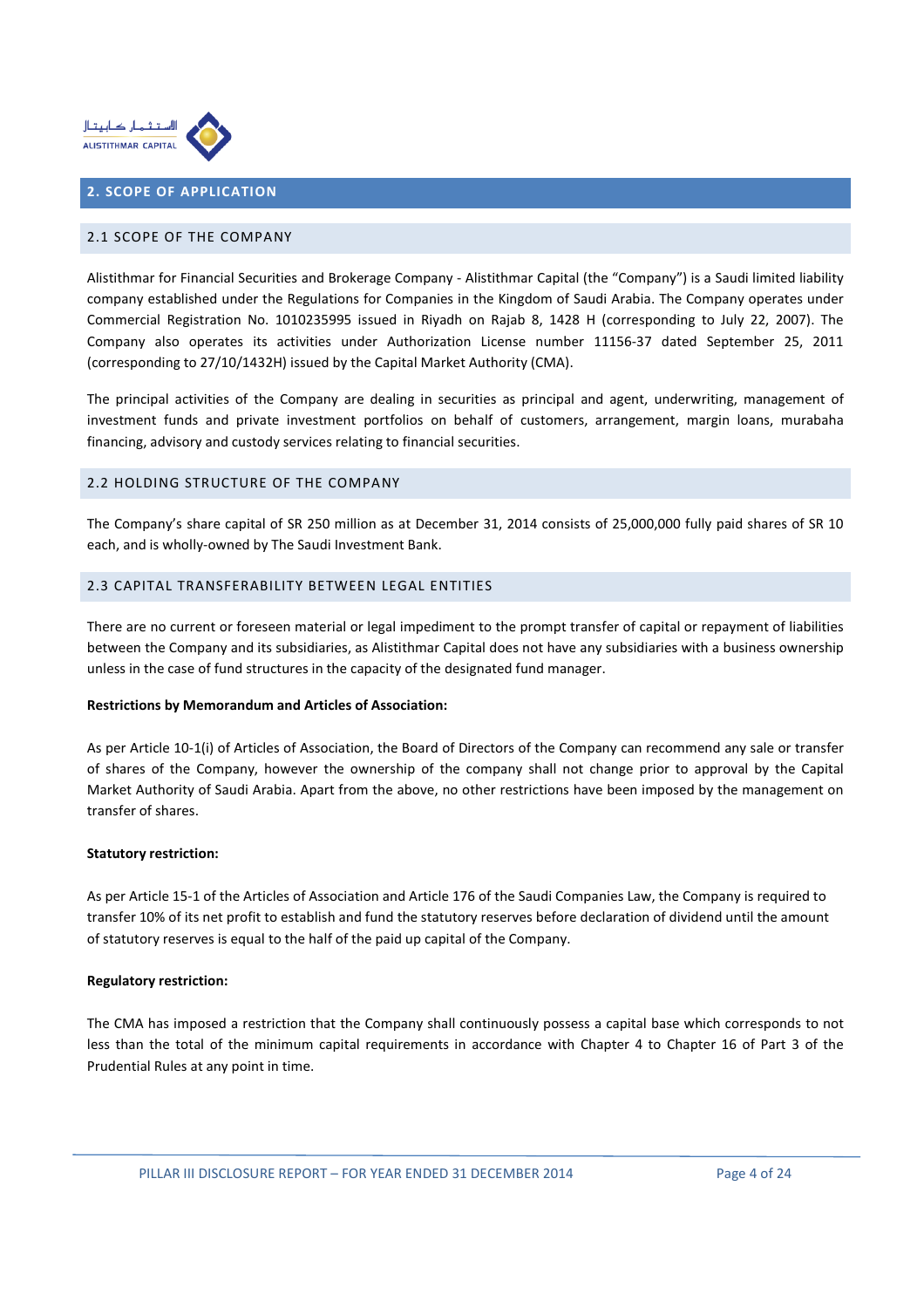

# 3. CAPITAL STRUCTURE

# 3.1 GENERAL PRINCIPLE OF CAPITAL ADEQUACY

It is the company's policy to maintain a strong capital base and to utilize it efficiently throughout its activities to optimize the return to shareholders, while maintaining a prudent relationship between the capital base and the underlying risks of the business. In carrying out this policy, the Company has taken into account the supervisory requirements of the Prudential Rules.

The calculation of the Capital Base complies with all the respective chapters under the requirements of Part  $2$  – Capital Base of the Prudential Rules.

## 3.2 CAPITAL BASE

The capital base of Alistithmar Capital as of end of December 31, 2014, as per the audited financial statements is as follows:

| <b>Capital Base</b>                        | <b>SAR '000</b> |
|--------------------------------------------|-----------------|
| Tier-1 capital                             |                 |
| Paid-up capital                            | 250,000         |
| Audited retained earnings                  | 61,695          |
| Share premium                              |                 |
| Reserves (other than revaluation reserves) | 20,951          |
| Tier-1 capital contribution                |                 |
| Deductions from Tier-1 capital             | (11,880)        |
| <b>Total Tier-1 capital</b>                | 320,766         |
|                                            |                 |
| <u>Tier-2 capital</u>                      |                 |
| <b>Subordinated loans</b>                  |                 |
| Cumulative preference shares               |                 |
| <b>Revaluation reserves</b>                | 3,160           |
| Other deductions from Tier-2 (-)           |                 |
| Deduction to meet Tier-2 capital limit (-) |                 |
| <b>Total Tier-2 capital</b>                | 3,160           |
|                                            |                 |
| <b>TOTAL CAPITAL BASE</b>                  | 323,926         |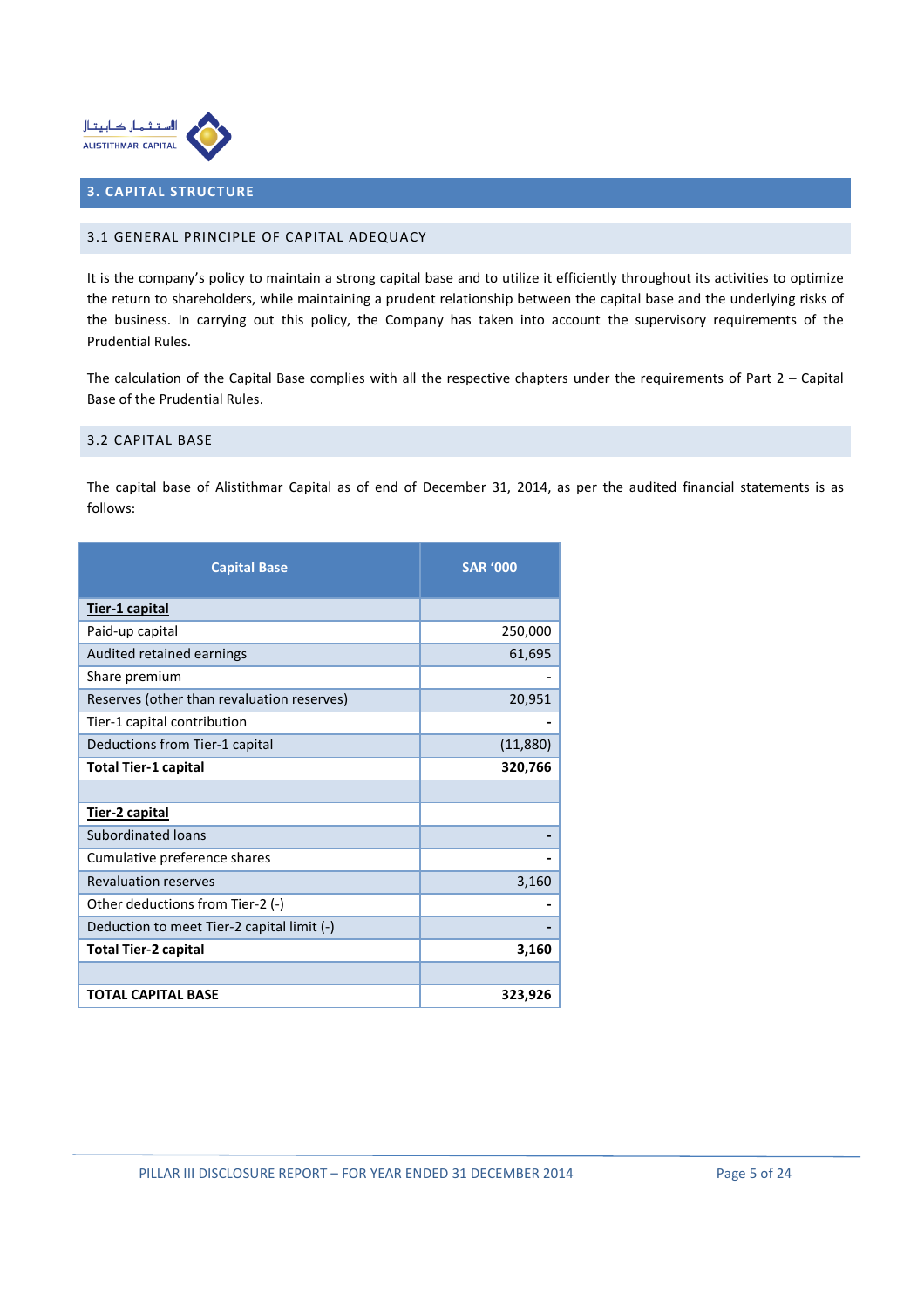

# 4. CAPITAL ADEQUACY

# 4.1 PRINCIPLES OF CAPITAL ADEQUACY

The Company's approach in assessing adequacy of its capital to support current and future activities is envisaged around the following principles:

- It has a process for assessing its overall capital adequacy in relation to its risk profile and a strategy for maintaining capital levels
- A review of company's Internal Capital Adequacy Assessment Process (ICAAP) and capital strategies are undertaken by its management at-least annually, as well as monitoring and ensuring compliance to CMA regulations, with appropriate actions being taken when required
- It is possessing a capital base which corresponds to at-least the minimum capital requirements as per the Prudential Rules

As of December 31, 2014, the Company's total capital ratio was 1.69x which corresponds to an excess capital of SAR 132.65 Mn compared to the total minimum capital requirement that was calculated in accordance with Part 3 – Minimum Capital Requirements of the Prudential Rules.

## 4.2 MINIMUM CAPITAL REQUIREMENTS AND CAPITAL RATIO

The minimum capital requirements of Alistithmar Capital as of end of December 31, 2014 as per the audited financial statements are as follows: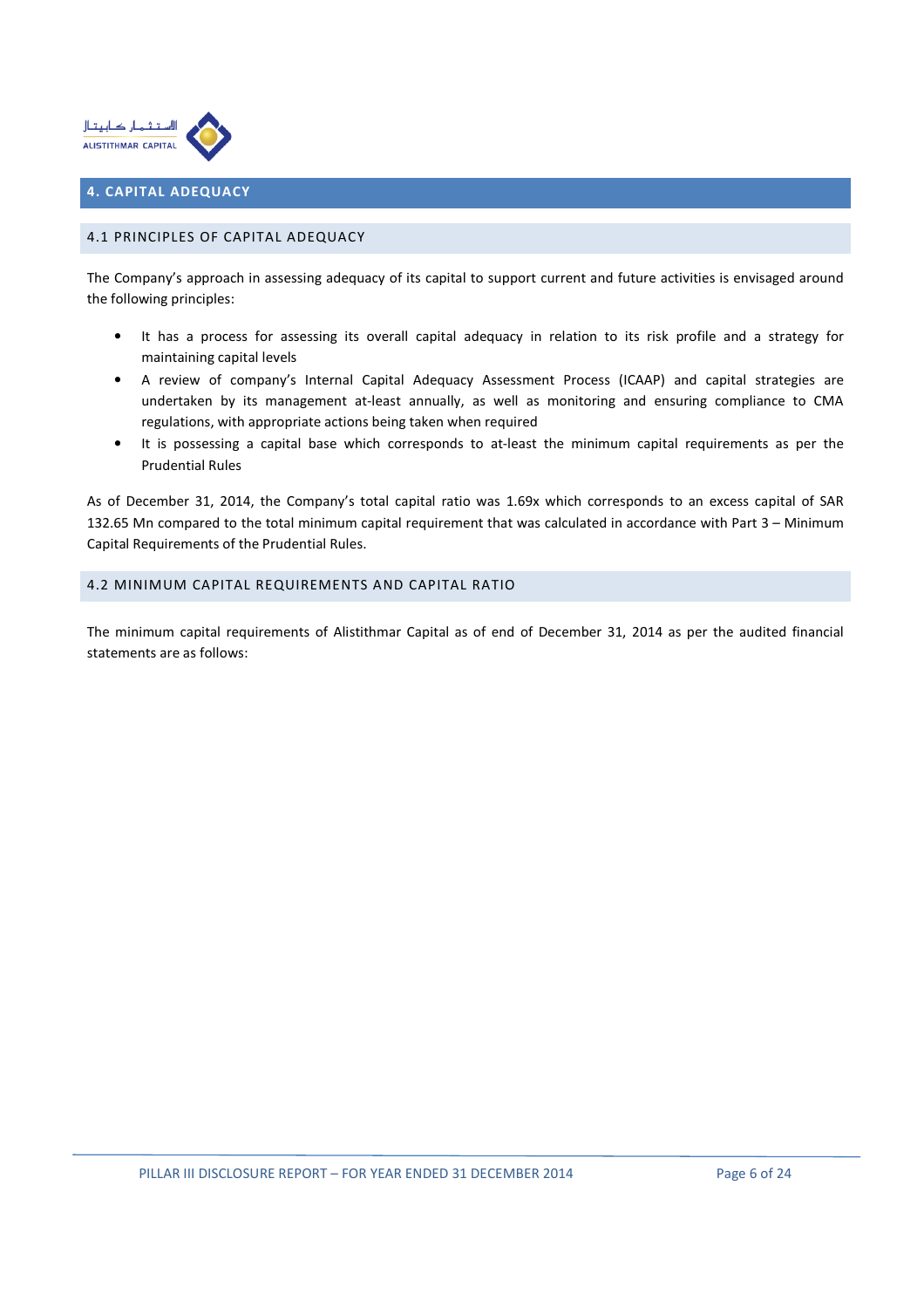

| <b>Exposure class</b>                            |                          | <b>Exposure before</b><br><b>CRM</b> | <b>Net Exposures</b><br>after CRM | <b>Risk Weighted</b> | <b>Capital</b>     |
|--------------------------------------------------|--------------------------|--------------------------------------|-----------------------------------|----------------------|--------------------|
|                                                  |                          |                                      |                                   | <b>Assets</b>        | <b>Requirement</b> |
| <b>Credit Risk</b><br>On-balance Sheet Exposures |                          |                                      |                                   |                      |                    |
| <b>Governments and Central Banks</b>             |                          |                                      |                                   |                      |                    |
| <b>Authorized Persons and Banks</b>              |                          | 858                                  | 858                               | 172                  | 24                 |
|                                                  |                          |                                      |                                   |                      |                    |
| Corporates<br>Retail                             |                          |                                      |                                   |                      |                    |
| Investments                                      |                          | 39,897                               | 39,897                            | 85,171               | 11,924             |
| Securitization                                   |                          |                                      |                                   |                      |                    |
| <b>Margin Financing</b>                          |                          | 836,512                              | 836,512*                          | 965,876**            | 135,223            |
| <b>Other Assets</b>                              |                          | 34,428                               | 34,428                            |                      | 20,710             |
| <b>Total On-Balance sheet Exposures</b>          |                          | 911,695                              | 75,183                            | 147,928<br>1,199,147 | 167,881            |
| Off-balance Sheet Exposures                      |                          |                                      |                                   |                      |                    |
| <b>OTC/Credit Derivatives</b>                    |                          |                                      | $\overline{a}$                    |                      |                    |
| Repurchase agreements                            |                          | $\qquad \qquad \blacksquare$         |                                   |                      |                    |
| Securities borrowing/lending                     |                          |                                      |                                   |                      |                    |
| Commitments                                      |                          |                                      |                                   |                      |                    |
| Other off-balance sheet exposures                |                          | 1,613                                | 1,613                             | 11,520               | 1,613              |
| <b>Total Off-Balance sheet Exposures</b>         |                          | 1,613                                | 1,613                             | 11,520               | 1,613              |
| <b>Total On and Off-Balance sheet Exposures</b>  |                          | 913,308                              | 76,796                            | 1,210,667            | 169,493            |
| <b>Prohibited Exposure Risk Requirement</b>      |                          |                                      |                                   |                      |                    |
| <b>Total Credit Risk Exposures</b>               |                          | 913,308                              | 76,796                            | 1,210,667            | 169,493            |
| <b>Market Risk</b>                               | Long                     | <b>Short</b>                         |                                   |                      |                    |
| Interest rate risks                              |                          |                                      |                                   |                      |                    |
| Equity price risks                               |                          |                                      |                                   |                      |                    |
| Risks related to investment funds                |                          |                                      |                                   |                      |                    |
| Securitization/re-securitization positions       | $\overline{\phantom{a}}$ |                                      |                                   |                      |                    |
| Excess exposure risks                            |                          |                                      |                                   |                      |                    |
| Settlement risks and counterparty risks          |                          |                                      |                                   |                      |                    |
| Foreign exchange rate risks                      | 108,417                  | 3                                    |                                   |                      | 2,172              |
| Commodities risks.                               |                          |                                      |                                   |                      |                    |
| <b>Total Market Risk Exposures</b>               | 108,417                  | $\overline{\mathbf{3}}$              |                                   |                      | 2,172              |
| <b>Operational Risk</b>                          |                          |                                      |                                   |                      | 19,616             |
|                                                  |                          |                                      |                                   |                      |                    |
| <b>Minimum Capital Requirements</b>              |                          |                                      |                                   |                      | 188,178            |
|                                                  |                          |                                      |                                   |                      |                    |
| Surplus/(Deficit) in capital                     |                          |                                      |                                   |                      | 132,645            |
| Total capital ratio (time)                       |                          |                                      |                                   |                      |                    |

\* The Company has CRM techniques, however as per the regulation, since the capital charge is based on the exposures before CRM, the same has been reported here. However, the company has collaterals to cover the exposures to margin financing.

\*\* The RWA for margin financing exposures have been as per the requirements of the Prudential Rules of CMA

PILLAR III DISCLOSURE REPORT - FOR YEAR ENDED 31 DECEMBER 2014 Page 7 of 24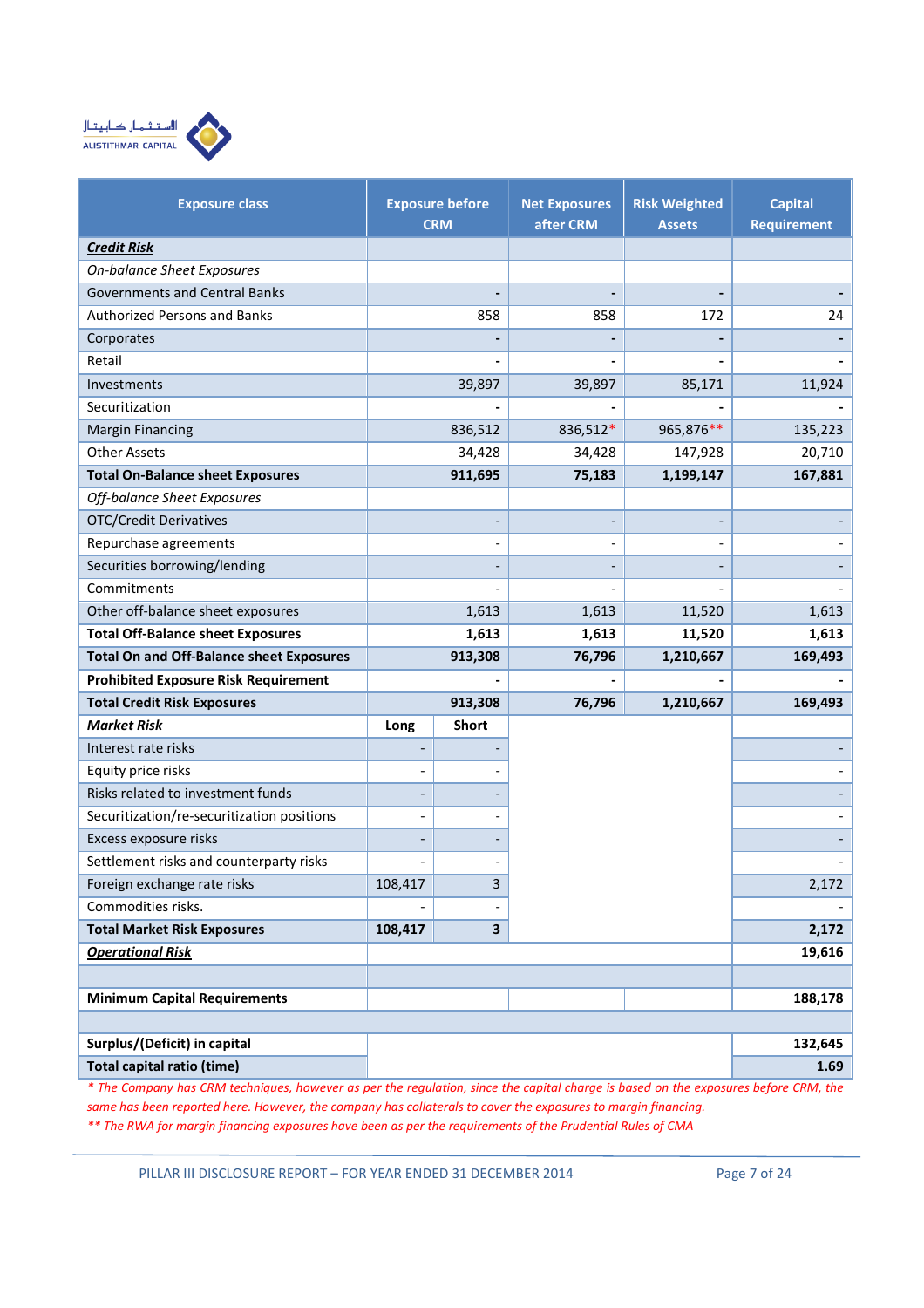

## 5. RISK MANAGEMENT

#### 5.1 GENERAL QUALITATIVE DISCLOSURE FOR RISKS

### 5.1.1 CREDIT RISK

Credit risk is the risk of loss due to an obligor's non-payment of an outstanding debt, loan or other line of credit (either the principal or interest (coupon) or both). The principal sources of credit risk for ICAP arise from two potential sources:

- 1. Margin facilities to corporate clients and retail customers both conventional and Islamic facilities
- 2. Proprietary Investments of the Company

With respect to the margin facilities provided by the Company, there is a detailed policy that covers the parameters that should be considered prior to the acceptance of a customer for the provision of margin facilities, rules of disbursement, different controls that need to be in place during the facility period, etc. There are stipulated minimum coverage ratios required for the disbursement of margin facilities depending on the market.

The Risk Management Department is engaged in frequent monitoring of the different limits and controls that are in place for the provision of such facilities. In addition to the minimum coverage ratios, there are controls in terms of maximum limit per customer, tenor limits, margin calls, and various other risk controls in order to minimize the credit risk arising from these facilities.

Margin lending decisions are based on credit scoring models and decision strategies, developed using internal data with behavioral scoring applied. The approval process is reviewed regularly by Board Credit Risk Committee with limit delegations from the Board. Within the company, emphasis is placed on the responsibility for making credit decisions and as such there is a series of delegated approval limits agreed by Board.

In terms of the proprietary investment portfolio, the Company invests only after performing enhanced due diligence on the investment and obtaining appropriate approvals from the Board of the Company through the Board Proprietary Investment Committee. The approval process is very organized and sufficient care is taken while taking those investments moreover they also conform to the Investment Policy guidelines that are approved by the Board.

The company also carries out regular stress tests on the above different aspects to effectively monitor, measure and manage the credit risk that the company is exposed to. The Risk management Manual and the credit policies are all annually reviewed by the Chief Risk Officer who reports independently to the Credit and Risk Committee which is a Board Committee. These are approved by the Board on an annual basis.

Credit risk consumes the largest proportion of the Company's minimum capital requirement. Within the established principles and parameters the company ensures that strict capital discipline is maintained through correct pricing and management of credit risks in relation to the regulatory and economic capital requirements.

Further information on credit risk capital is provided in section 5.2 – Credit Risk Disclosure.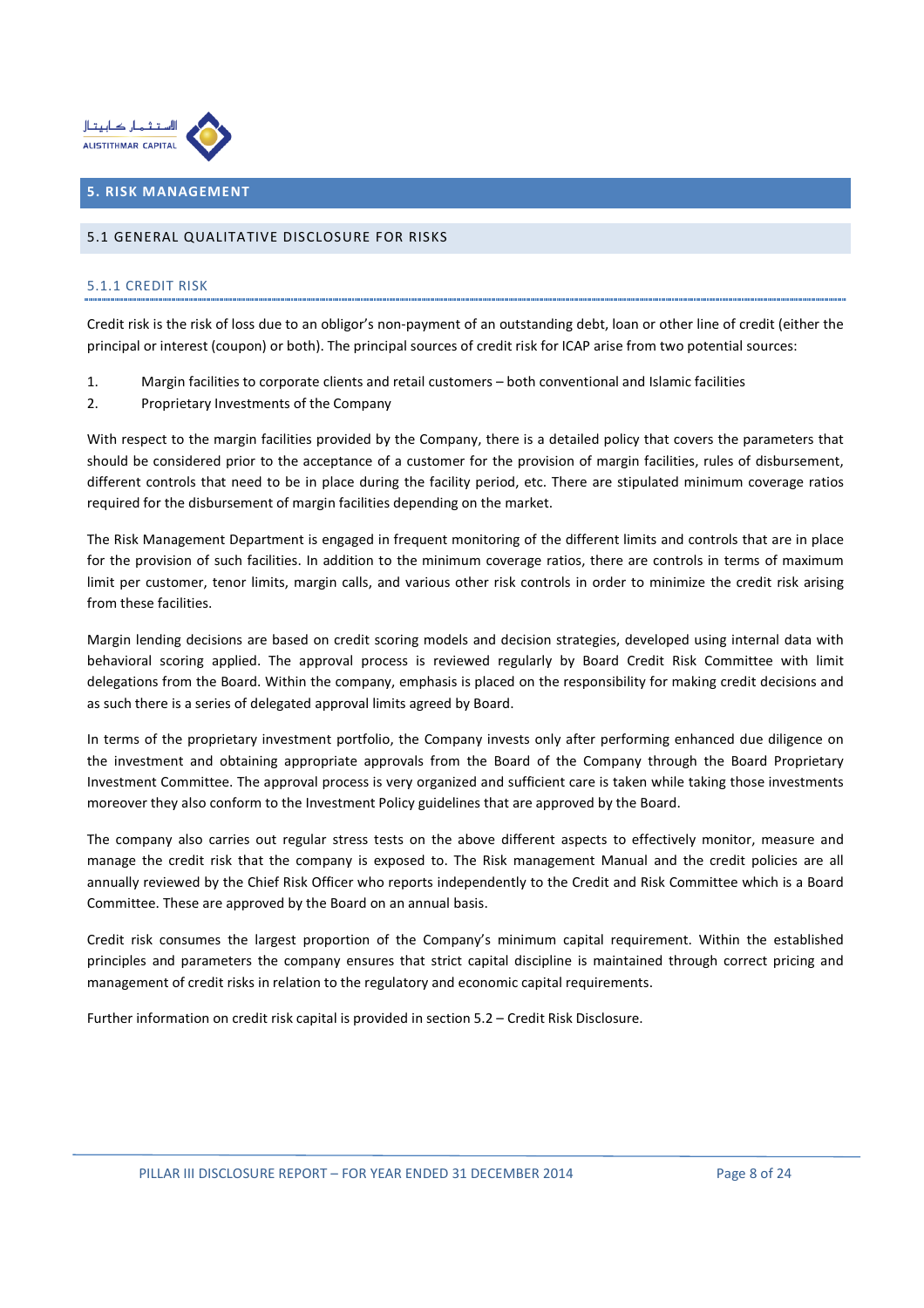

## 5.1.2 MARKET RISK

This is the risk that the value of an investment will decrease due to movements in market factors. The market risk factors considered by the Company are equity risk, interest rate risk, foreign exchange risk, credit spread risk, underwriting risk, commodity risk and settlement risk. The Company has very little market risk given that it does not operate an active trading book. It invests its excess cash in carefully analyzed and selected investment after appropriate due diligence.

The Company does not having an active trading book, however it has established a detailed Investment policy guideline that it should follow which prescribes the trading limits, investment limits, exposure limits, etc. that shall be strictly followed in case of any positions that the Company takes in principal. The Company has a formalized procedure to be followed in case of taking any exposures to investments as Principal. One of the purposes of this procedure was to ensure that the capital adequacy requirements are taken into consideration well before the investment is made. This process is in addition to the formal approval process which requires all such investments taken in principal capacity to be approved by the Board Proprietary Investment Committee having representation of Board members in the Committee.

The monitoring and control of market risk is handled by the risk management function which is responsible for ensuring market risk exposures are measured in accordance with defined policies and reported daily against prescribed control limits.

As noticed in the minimum capital requirements, given the absence of an active trading book, the capital requirements for market risk is very minimal which is only arising from the foreign exchange risk.

Further information on market risk capital is provided in section 5.5 – Market Risk Disclosure.

# 5.1.3 OPERATIONAL RISK

Operational risk is defined as per Basel II regulations, as the risk of direct or indirect losses resulting from human factors, external events and inadequate or failed internal processes and systems. In general, there are four main causes that are identified in standard operational risk definitions. Operational risk events can occur when there are inadequacies or failures due to:

- People (human factors)
- **Processes**
- **Systems**
- External events

Even though the above is self-explanatory, the above explicitly means, the person doing the activity making an error, the process that supports the activity is flawed, the system that facilitated the activity is broken, or an external event occurs that disrupts the activity.

In order to manage the operational risks within the Company, it operates a 'three line of defense' model as indicated below:

• The first line of defense is business line management. It has the primary responsibility for the identification, management and mitigation of the risks associated with the products and processed of its business. It engages in regular testing and certification of the adequacy and effectiveness of controls and compliance with the company's policies and procedures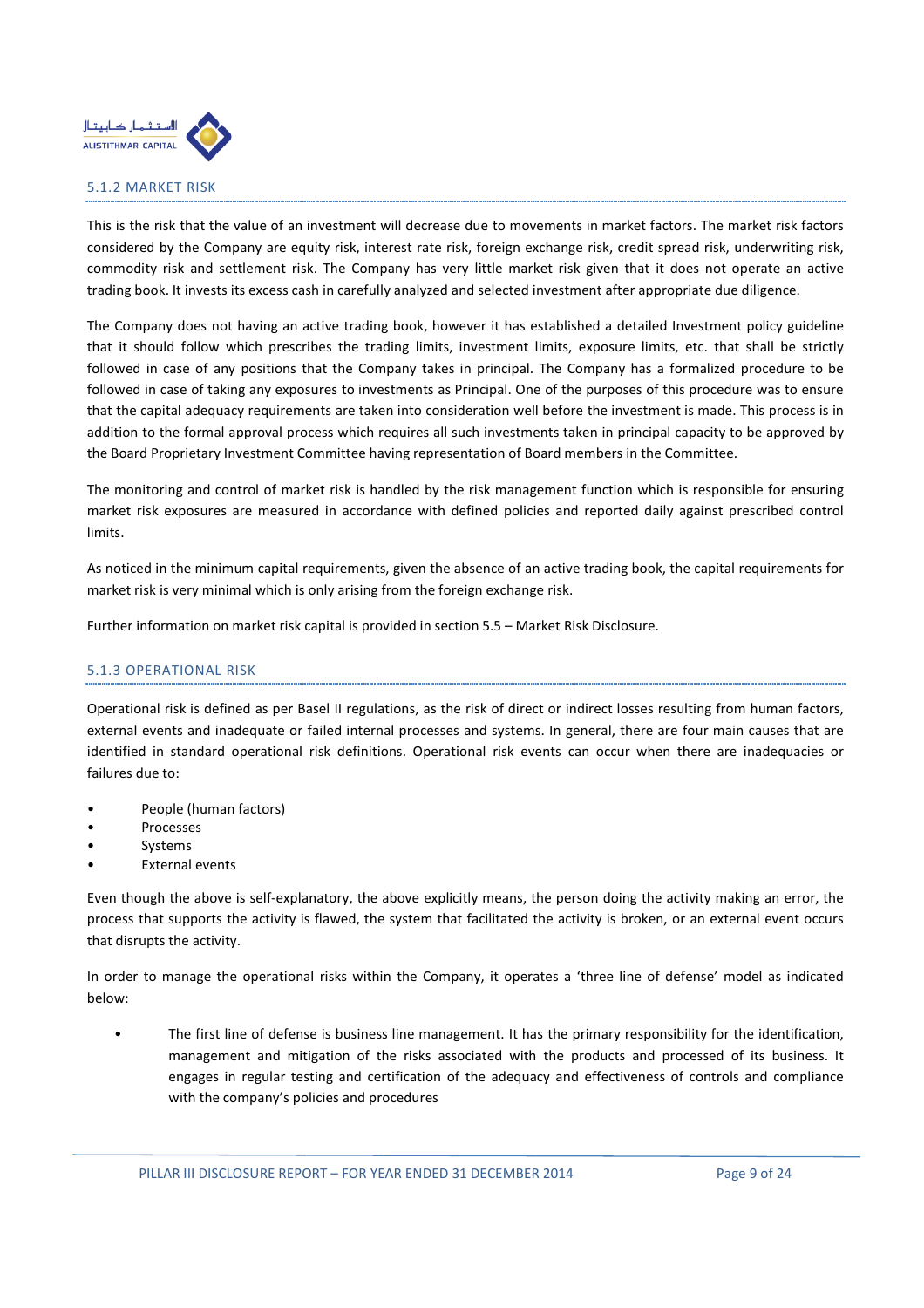

- The second line of defense is the company's Risk Management Department. This department is responsible for identifying the potential sources of risks that can arise as a result of the differing business lines and support functions in the Company. It is also responsible for the preparation and maintenance of the detailed risk register which identified the potential sources of risk and the possible controls that have to be in place in order to mitigate the identified risks
- The third line of defense is Audit. The Company's internal audit is responsible for assessing compliance with the risk register and for providing independent evaluation of the adequacy and effectiveness of the risk control framework. The Head of Internal Audit reports to the Audit Committee which is a Board committee.

In addition, to the above framework, it has been the Company's practice to document detailed policies and procedures, for all business lines and functions within the Company, which shall detail the ways in which things should be carried out to achieve the objectives of the function with minimal errors. The Company's policies and procedures are regularly reviewed by the management and approved by the Board of Directors.

Further information on market risk capital is provided in section 5.6 – Operational Risk Disclosure.

# 5.1.4 INTEREST RATE RISK

This is the risk that a movement in interest rates will impact the profitability of the Company. Interest rate risk arises principally from mismatches between the future yield on assets such as margin loans and their respective funding costs, as a result of changes in interest rates.

In order to manage interest rate risk, the pricing of margin loans are carefully performed taking into account the funding costs in order to minimize the mismatch in interest rate spreads. Risk monitoring is done on a periodic basis to assess this risk and to manage it effectively.

The Company does not engage in any hedging techniques to minimize interest rate risk.

There is no interest rate risk in the trading book as the Company does not hold a proprietary trading book.

# 5.1.5 FOREIGN EXCHANGE RISK

Currency or foreign exchange risk arises from an open position, either overbought (long) or oversold (short), in a foreign currency, creating exposure to a change in the relevant exchange rate.

The Company is not exposed to any Trading Book FX Risk as it does not hold a proprietary trading book.

However the company is exposed to Structural FX risk which arises from non-SAR denominated assets and liabilities in its normal course of business.

# 5.1.6 LIQUIDITY RISK

This is the risk of the Company not having available sufficient resources to enable it to meet its obligations as they fall due or can only secure such resources at excessive cost. The two aspects of liquidity are asset liquidity and funding liquidity.

Funding liquidity risk arises when the necessary liquidity to fund obligations cannot be obtained at the expected terms and when required. Asset liquidity risk arises when the assets are not able to be disposed at its current market value without affecting liquidity of the asset.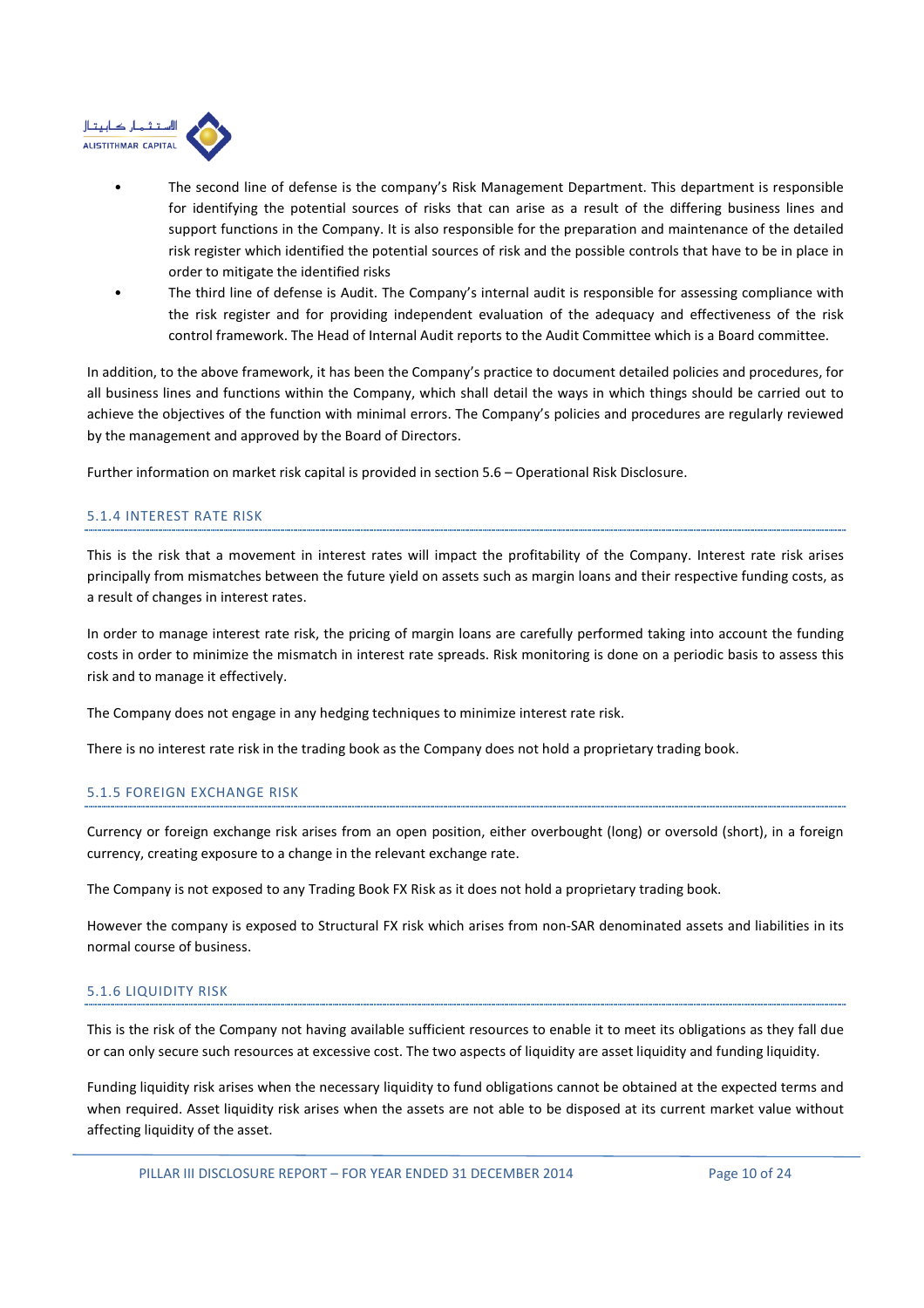

When it comes to funding liquidity risk, the Company monitors the liquidity position of the company regularly to meet any commitments in a timely manner. The Company also carries out stress testing to assess the worst case scenario in terms of liquidity crisis with a view to assess the company's ability to maintain an adequate capital position in such a scenario.

The Company also closes monitors the availability of funding lines to meet the commitments.

The Company seeks to maintain a cushion of unencumbered, liquid investment that can be liquidated in times of meeting unexpected cash flows arising from the normal course of business.

# 5.1.7 CONCENTRATION RISK

Concentration risk is the possible losses that shall be incurred arising from heavily lopsided exposure to a particular group of counterparties. In terms of the Company, the possible concentration risks that can lead to a loss of capital are from any of the following sources:

- Concentration of its clients whose defaults will result in a direct loss of capital for the Company
- Concentration of its investment portfolio to a few asset classes or few counterparties or few instruments

It needs to be understood that concentration risk is not a stand-alone risk and is a part of the other risk elements such as credit or market risks. However apart from the above direct loss of capital, potential concentration among the Company's clients in terms of its customers shall mean that the income sources of the Company is concentrated and this indirectly could have an impact on the income of the Company – therefore this is also considered as a source of concentration risk.

All approved borrowing limits are subject to credit analysis and assessment as set out in the policies and procedures and there are concentration limits for the same along with the approval matrix. Exposures are monitored on a regular basis, and are overseen by CEO and the Board Credit and Risk Committee.

Prudent sanctioning of any new lending is a key mitigant. In terms of concentration of margin financing clients, as a control measure in order to mitigate and manage concentration risk, a maximum cap has been placed on the margin commitment that can be provided for any single client.

In terms of monitoring the concentration risk, regular reports are being generated by the Risk Management department to monitor the largest exposures and the concentration of these exposures along with their underlying collaterals in order to assess the capital at loss, if any, despite the required coverage requirements.

Moreover, as per the Prudential Rules issued by the CMA, there is a large exposure limit that has been placed as 25% of the capital base beyond which all such exposures are considered as prohibited exposures. The reporting limit is 10% of the capital base which is regularly monitored on a monthly basis as part of the CAM submissions to the Authority.

# 5.1.8 BUSINESS/ECONOMIC RISK

Business risks implies uncertainty in profits or danger of loss and the events that could pose a risk due to some unforeseen events in future, which causes businesses to fail.

Business risk could arise either due to:

- Internal risks risks arising from events that may happen within the company; or
- External risks risks arising from events that happen out of the company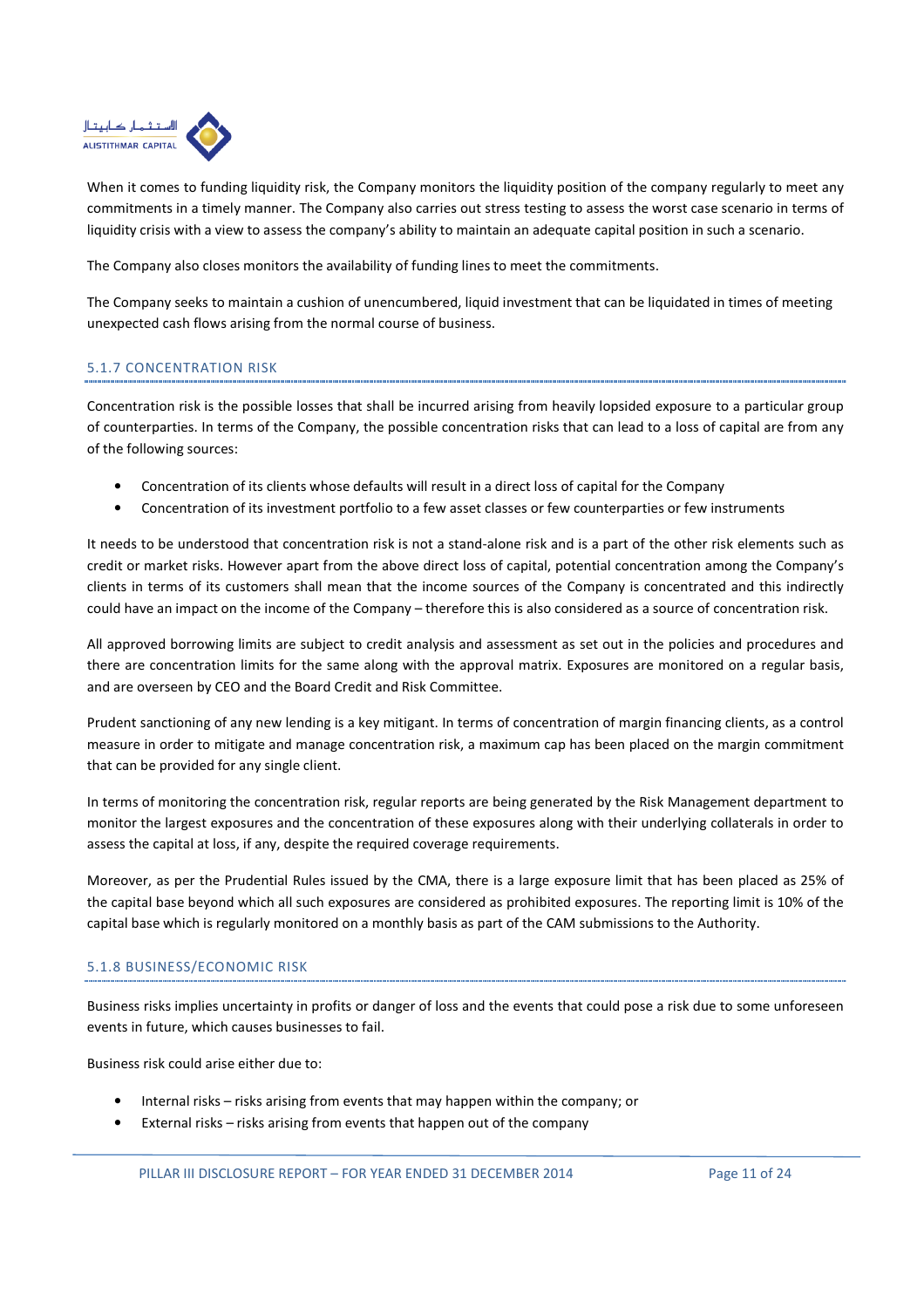

Economic risk is somewhat related to Business risk, as the former is a key External risk that is prone to happen which may impact the running of the company. Explicitly, economic risk can be described as the likelihood that the company will be affected by macroeconomic conditions such as government regulation, exchange rates, or political stability, most commonly in a foreign country.

The key potential business risks are identified as part of the budgeting and forecasting process. The outcome of this process forms the basis for sensitivity analysis of the net income, which is incorporated as part of the annual budget report presented to the Board of Directors for approval. Business risk is covered by the budgeted income. Moreover, the company usually does an ongoing review of its performance against the budget and in addition also takes into account the current market conditions and economic factors and incorporates this in order to revise the forecasted financial statements of the company in order to assess its position against where it was expected to be in the budgets.

In terms of economic risk, the risk management department does a regular stress testing which takes into account some distressed macro-economic conditions in order to assess the impact on the net income of the company.

With respect to managing the risk of key positions within the company, the company has a detailed succession plan for all of the key positions within the company so that there is no disruption in business activity or impact rising from such instances.

# 5.1.9 STRATEGIC RISK

The risk that the medium and long term profitability of the company could be adversely impacted by the failure to either identify and implement the correct strategy or not being able to meet its business objectives, targets or losing the support from its shareholders.

This is somewhat related to the business risk and economic risk elements identified above and are not significantly different from those risks and the factors relating to those. Competition risk could be one of the primary causes of strategic risk.

Competition risk is the risk of intense competition from the competitors. Keeping in view the business cycle of the investment management industry in the Kingdom, the risk of competitors and new entrants is phenomenal.

The strategy department on a regular basis and variations monitors the strategic risks, if any are reported to the Board to refine the Company's strategy in light of market developments.

The Company in an effort to have a clear direction had developed a medium term strategic plan ranging over the next 5 years, which identifies clearly the objectives of the company and how it intends to achieve them.

#### 5.1.10 COMPLIANCE RISK

Compliance risk is the current and prospective risk of non-conformance with applicable, laws, rules and regulations set forth by the CMA and other governmental and supervising agencies within the Kingdom of Saudi Arabia, in addition to the best and common practices and ethical standards. These risks also arise in situations where the laws or rules governing the company's products or activities of its clients may be ambiguous or untested. These risks expose the institution to fines, civil money penalties, payment of damages, voiding of contracts and it might reach the cancelation of the investment licenses for major braches. Compliance risk can lead to diminished reputation, reduced franchise value, limited business opportunities, reduced expansion potential, and an inability to enforce contracts.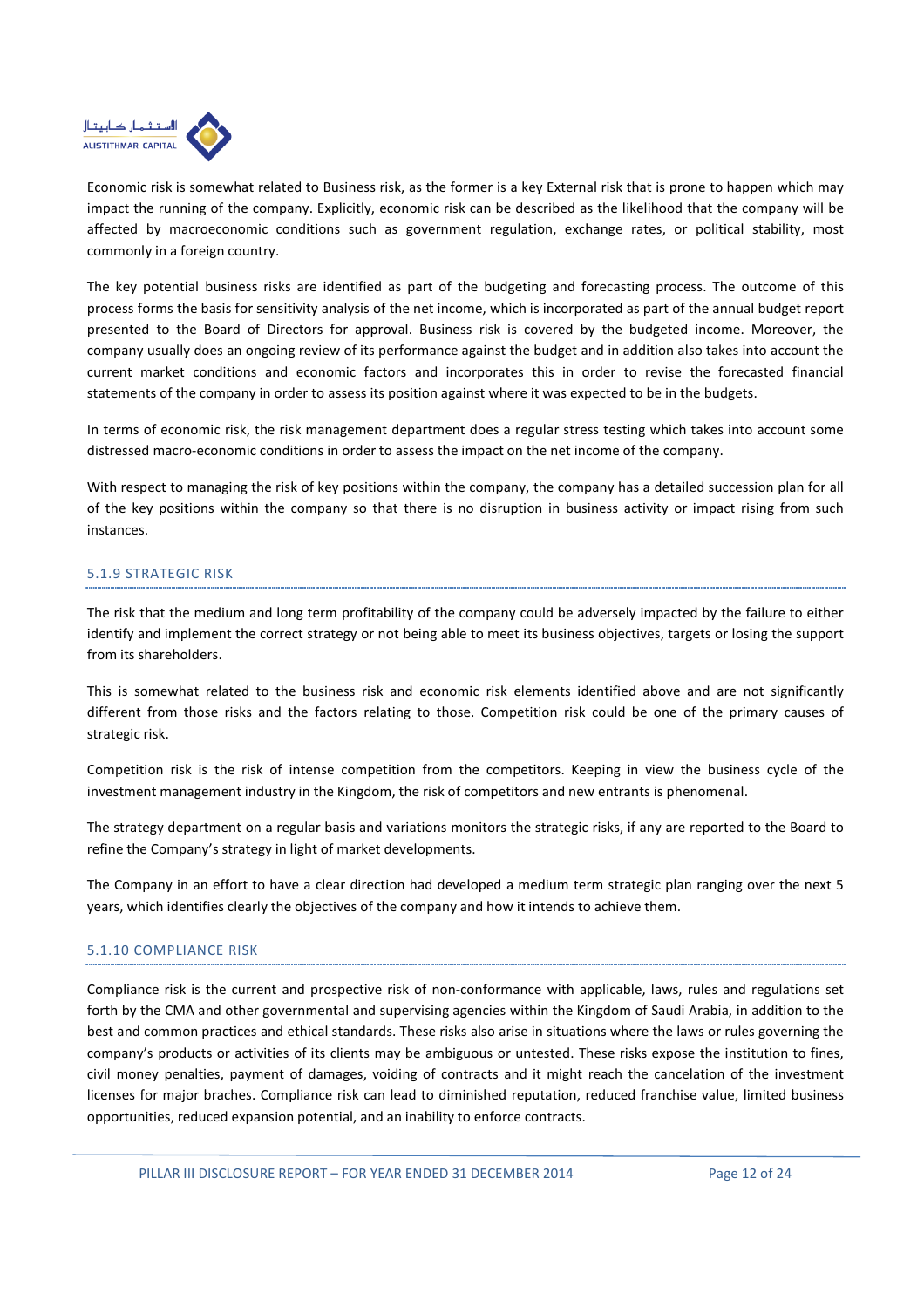

Compliance, Regulatory and Statutory risks are within the overall responsibilities of the Compliance Department. The Compliance Department is responsible for managing regulatory and compliance risks. The Company measures its vulnerability to loss (on an on-going basis) under potential litigations arising due to various reasons listed above.

The Compliance Committee reports to the Audit Committee, which is a Board committee with its key findings and observations on a regular basis. Moreover, the Compliance department also carries out a regular compliance monitoring program to identify the key compliance issues relating to different business and functional activities.

## 5.1.11 REPUTATION RISK

Reputation risks relate to risks that could damage reputation or standing of the company in the marketplace. Materialization of reputation risk could lead to perceptions of poor corporate governance and inability / lack of commitment in being able to provide valuable services to clients.

Possible sources of reputation risk have been identified as follows:

- Regulatory or legal compliance failure;
- Unethical practice by company employee;
- Failure to deliver minimum standards of service;
- Failure to achieve financial performance targets;
- Poor crisis management;
- Security breach;
- Failure to meet market expectations;
- Ineffective Business Continuity Plans; and
- Inadequate IT services

Reputational risk is not a stand-alone risk and is inherent and derived from any of the other risks that have been detailed above. As these are not stand alone risks, proper and efficient management of the underlying risks which are prone to result in these risks is critical to avoid reputation risk.

#### 5.2 CREDIT RISK DISCLOSURE – ADDITIONAL DISCLOSURES

# 5.2.1 PAST DUE LOANS

A loan is considered past due if it is not repaid on the payment due date or maturity date.

#### 5.2.2 IMPAIRED LOANS

The Company regularly monitors the past due loans and the duration of such past due exposures. Based on its internal approved policies depending on how long the loan has been past due and the presence of financial collateral, the Company decides to write off the loan amount. However this shall be only done with the approval of the Board Credit and Risk Committee. There are no general provisions being created for the margin loan portfolio given the strong controls in place.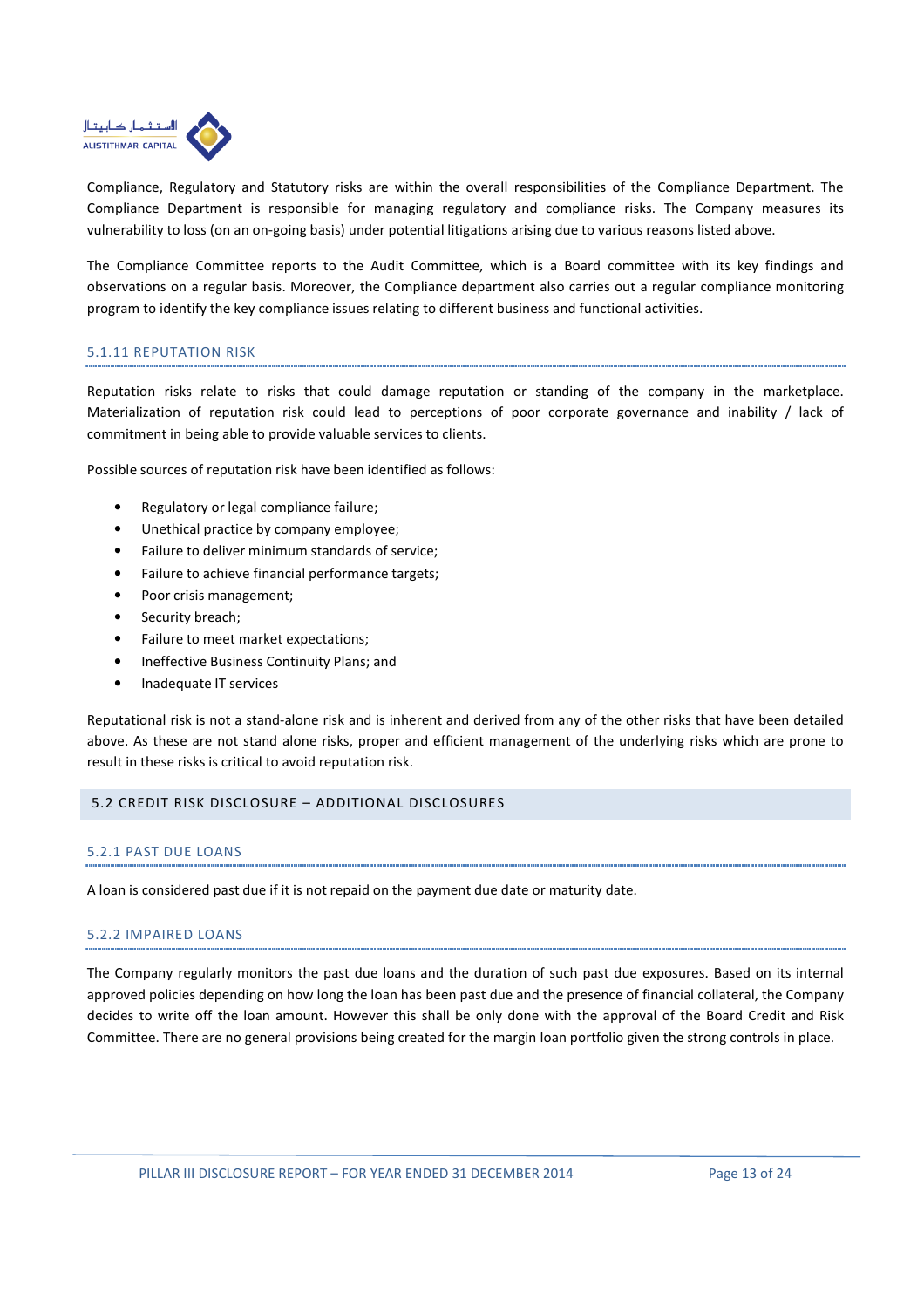

## 5.2.3 CREDIT RATING SCALES AND CREDIT RISK WEIGHTS

The Company for the purpose of assigning ratings uses the three globally recognized credit rating institutions namely:

- 1. Moody's Investors Service
- 2. Standard and Poor's Ratings Group
- 3. Fitch Group

Credit ratings of all exposures are individually determined from the above credit rating agencies and mapped to the exposures assigning a risk weight according to the Prudential Rules. The alignment of alphanumeric scales of each agency to risk buckets is as follows:

| Moody's        | <b>Standard &amp; Poor's</b> | Fitch      |
|----------------|------------------------------|------------|
| Aaa            | AAA                          | AAA        |
| Aa1            | AA+                          | AA+        |
| Aa2            | AA                           | AA         |
| Aa3            | AA-                          | AA-        |
| A1             | A+                           | A+         |
| A <sub>2</sub> | А                            | А          |
| A3             | A-                           | A-         |
| Baa1           | BBB+                         | BBB+       |
| Baa2           | <b>BBB</b>                   | <b>BBB</b> |
| Baa3           | BBB-                         | BBB-       |
| Ba1            | BB+                          | BB+        |
| Ba2            | ВB                           | BB         |
| Ba3            | BB-                          | BB-        |
| <b>B1</b>      | $B+$                         | B+         |
| <b>B2</b>      | B                            | B          |
| B <sub>3</sub> | B-                           | <b>B-</b>  |
| Caa1           | $CCC+$                       | $CCC+$     |
| Caa2           | ccc                          | ccc        |
| Caa3           | CCC-                         | CCC-       |
| Ca             | cc                           | cc         |
| С              | C                            | С          |
| ${\sf NR}$     | D                            | D          |
|                | <b>NR</b>                    | ${\sf NR}$ |

In case of differing ratings by the different rating agencies, as the prudent basis, the minimum of the three available ratings are taken to account for the risks.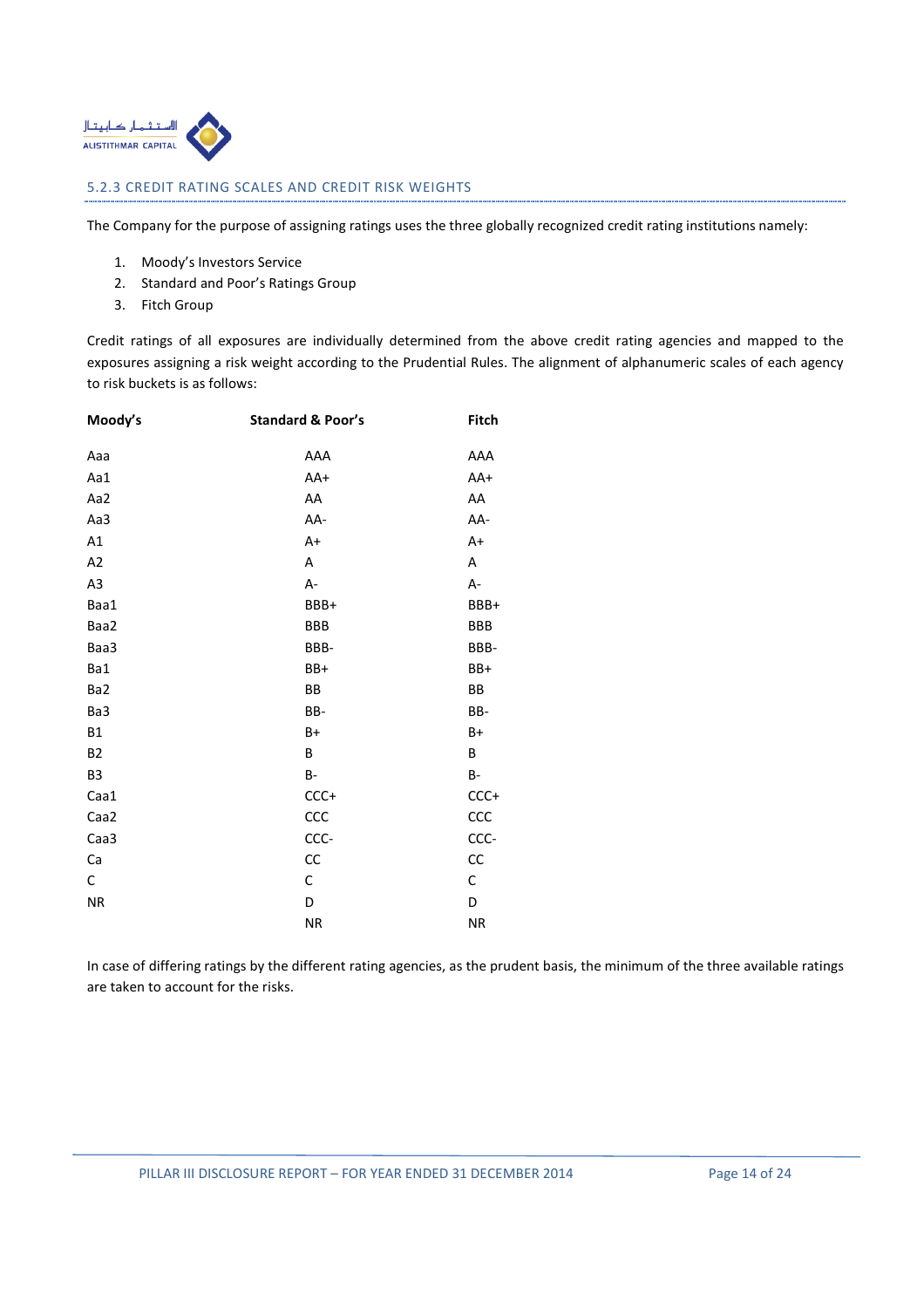

The following are the mappings between the credit rating from each credit rating agency and the credit quality steps with respect to non-trading activities. This is in compliance with the Prudential Rules issued by the CMA.

| <b>Credit Quality Step</b><br>for long term<br>ratings | <b>S&amp;P</b> | <b>Fitch</b>   | Moody's        |
|--------------------------------------------------------|----------------|----------------|----------------|
| 1                                                      | AAA to AA-     | AAA to AA-     | Aaa to Aa3     |
| $\overline{2}$                                         | $A+$ to $A-$   | $A+$ to $A-$   | A1 to $A3$     |
| 3                                                      | BBB+ to BBB-   | BBB+ to BBB-   | Baa1 to Baa3   |
| 4                                                      | $BB+$ to $BB-$ | $BB+$ to $BB-$ | Ba1 to Ba3     |
| 5                                                      | $B+$ to $B-$   | $B+$ to $B-$   | B1 to B3       |
| 6                                                      | CCC+ and below | CCC+ and below | Caa1 and below |
| 7                                                      | Non rated      | Non rated      | Non rated      |

| <b>Credit Quality Step</b><br>for short term<br>ratings | S&P                     | <b>Fitch</b>   | Moody's   |  |  |
|---------------------------------------------------------|-------------------------|----------------|-----------|--|--|
| 1                                                       | $A-1+$ , $A-1$          | $F1+, F1$      | $P-1$     |  |  |
| $\mathfrak{p}$                                          | $A-2$<br>F <sub>2</sub> |                | $P-2$     |  |  |
| 3                                                       | $A-3$                   | F <sub>3</sub> | $P-3$     |  |  |
| 4                                                       | Below A-3               | Below F3       | Not Prime |  |  |
| 5                                                       | Non rated               | Non rated      | Non rated |  |  |

The risk weights for the different exposure types are as follows:

| <b>Credit Quality Step</b>                                                                                                | 1   | $\overline{2}$ | $\overline{\mathbf{3}}$ | 4    | 5    | 6    | 7    |
|---------------------------------------------------------------------------------------------------------------------------|-----|----------------|-------------------------|------|------|------|------|
| Exposure to government or central<br><b>banks</b>                                                                         | 0%  | 20%            | 50%                     | 100% | 100% | 150% | 150% |
| Exposure to authorized persons and<br>banks                                                                               | 20% | 50%            | 100%                    | 100% | 100% | 150% | 150% |
| Exposures to authorized persons,<br>banks and foreign equivalents with<br>an original maturity of three months<br>or less | 20% | 20%            | 20%                     | 50%  | 50%  | 150% | 150% |
| Exposure to corporates                                                                                                    | 20% | 50%            | 100%                    | 200% | 400% | 714% | 714% |
| Exposure to securitization positions                                                                                      | 20% | 50%            | 100%                    | 350% | 714% | 714% | 714% |
| Exposure to re-securitization position                                                                                    | 20% | 50%            | 100%                    | 350% | 714% | 714% | 714% |
| Exposure to investment funds                                                                                              | 20% | 50%            | 100%                    | 100% | 150% | 150% | 150% |

PILLAR III DISCLOSURE REPORT - FOR YEAR ENDED 31 DECEMBER 2014 Page 15 of 24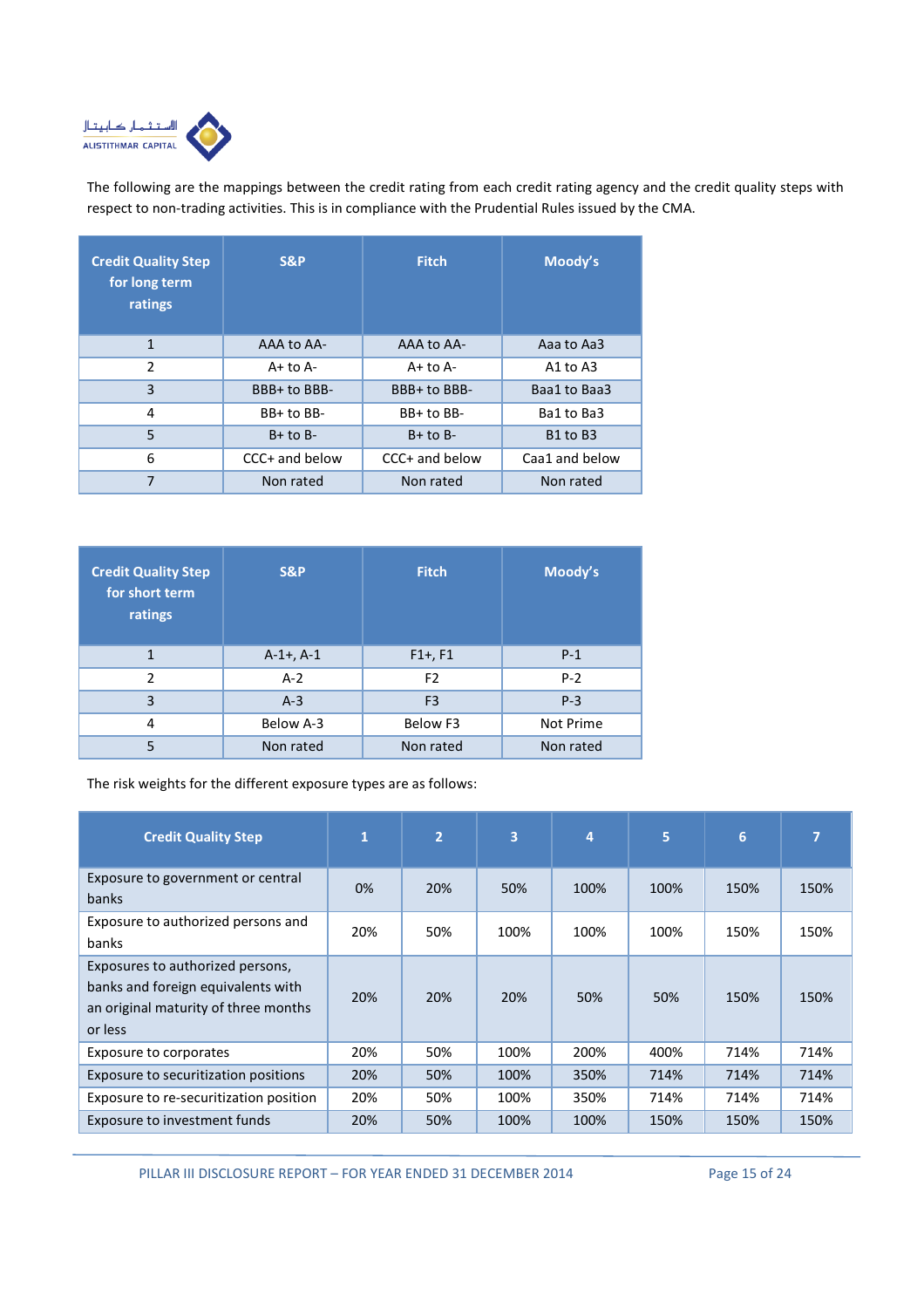|                                   | Exposures after netting and credit risk mitigation |                                      |                                   |                          |                          |                              |                          |                          |                          |                          |                                         |                                                                       |                                                |
|-----------------------------------|----------------------------------------------------|--------------------------------------|-----------------------------------|--------------------------|--------------------------|------------------------------|--------------------------|--------------------------|--------------------------|--------------------------|-----------------------------------------|-----------------------------------------------------------------------|------------------------------------------------|
| <b>Risk</b><br>Weight             | Govt and<br>Central<br>banks                       | Administrati<br>ve bodies<br>and NGO | Authorized<br>person and<br>banks | Margin<br>Financing      | Corporates               | Retail                       | Past due<br>items        | Investments              | Securitizatio<br>n       | Other assets             | Off balance<br>sheet<br>commitmen<br>ts | <b>Total</b><br><b>Exposure</b><br>after<br>netting and<br><b>CRM</b> | <b>Total Risk</b><br>Weighted<br><b>Assets</b> |
| 0%                                | $\overline{\phantom{a}}$                           | $\overline{\phantom{a}}$             | $\sim$                            | $\sim$                   | $\sim$                   | $\sim$                       | $\sim$                   | $\sim$                   | $\sim$                   | $\sim$                   | $\sim$                                  | $\sim$                                                                | $\blacksquare$                                 |
| 20%                               | $\overline{\phantom{a}}$                           | $\overline{\phantom{a}}$             | 858                               | $\overline{\phantom{a}}$ | $\overline{\phantom{a}}$ | $\overline{\phantom{a}}$     | $\overline{\phantom{a}}$ | $\overline{\phantom{a}}$ | $\overline{\phantom{a}}$ | $\blacksquare$           | $\blacksquare$                          | 858                                                                   | 172                                            |
| 50%                               | $\overline{\phantom{a}}$                           | $\overline{\phantom{a}}$             | $\overline{\phantom{a}}$          | $\overline{\phantom{a}}$ | ٠                        | $\overline{\phantom{a}}$     | $\overline{\phantom{a}}$ | $\overline{\phantom{a}}$ | $\overline{\phantom{a}}$ | $\overline{\phantom{a}}$ | $\overline{\phantom{a}}$                | $\blacksquare$                                                        | $\overline{\phantom{a}}$                       |
| 100%                              | $\overline{\phantom{a}}$                           | $\overline{\phantom{a}}$             | $\overline{\phantom{a}}$          | 836,512*                 | $\overline{\phantom{a}}$ | $\sim$                       | $\overline{\phantom{a}}$ | $\overline{\phantom{a}}$ | $\overline{\phantom{a}}$ | $\overline{\phantom{a}}$ | $\overline{\phantom{a}}$                | 836,512*                                                              | 965,876**                                      |
| 150%                              | $\overline{\phantom{a}}$                           | $\overline{\phantom{a}}$             | $\overline{\phantom{a}}$          | $\sim$                   | $\blacksquare$           | $\overline{\phantom{a}}$     | $\overline{\phantom{a}}$ | 29,046                   | $\overline{\phantom{a}}$ | $\sim$                   | $\sim$                                  | 29,046                                                                | 43,568                                         |
| 200%                              | $\overline{\phantom{a}}$                           | $\blacksquare$                       | $\blacksquare$                    | $\sim$                   | $\overline{\phantom{a}}$ | $\blacksquare$               | $\overline{\phantom{a}}$ | $\overline{\phantom{a}}$ | $\overline{\phantom{a}}$ | $\overline{\phantom{a}}$ | $\sim$                                  |                                                                       | $\overline{\phantom{a}}$                       |
| 300%                              | $\overline{\phantom{a}}$                           | $\overline{\phantom{a}}$             | $\blacksquare$                    | $\sim$                   | $\overline{\phantom{a}}$ | $\qquad \qquad \blacksquare$ | $\overline{\phantom{a}}$ | 1,800                    | $\sim$                   | 23,644                   | $\sim$                                  | 25,444                                                                | 76,332                                         |
| 400%                              | $\overline{\phantom{a}}$                           | $\overline{\phantom{a}}$             | $\overline{\phantom{a}}$          | $\overline{\phantom{a}}$ | $\overline{\phantom{a}}$ | $\overline{\phantom{a}}$     |                          | 9,051                    | $\overline{\phantom{a}}$ | $\overline{\phantom{a}}$ | $\sim$                                  | 9,051                                                                 | 36,203                                         |
| 500%                              | $\overline{\phantom{a}}$                           | $\overline{\phantom{a}}$             | $\blacksquare$                    | $\sim$                   | $\overline{\phantom{a}}$ | $\sim$                       | $\overline{\phantom{a}}$ | $\overline{\phantom{a}}$ | $\overline{\phantom{a}}$ | ٠                        | $\sim$                                  | $\blacksquare$                                                        | $\overline{\phantom{a}}$                       |
| 714%                              | $\overline{\phantom{a}}$                           | $\overline{\phantom{a}}$             | $\overline{\phantom{0}}$          | $\overline{\phantom{a}}$ | $\overline{\phantom{a}}$ | $\overline{\phantom{a}}$     | $\overline{\phantom{a}}$ | $\overline{\phantom{a}}$ | $\overline{\phantom{a}}$ | 10,784                   | 1,613                                   | 12,397                                                                | 88,515                                         |
| Avg<br>Risk<br>Weight<br>$\ast$   |                                                    | $\overline{\phantom{a}}$             | 20%                               | $\overline{\phantom{a}}$ | $\overline{\phantom{a}}$ | $\overline{\phantom{a}}$     | $\overline{\phantom{a}}$ | 213.48%                  | $\overline{\phantom{a}}$ | 429.68%                  | 714%                                    | N/A                                                                   | N/A                                            |
| Deduct<br>from<br>capital<br>base |                                                    | $\overline{\phantom{a}}$             |                                   |                          |                          |                              |                          |                          | $\overline{\phantom{a}}$ |                          |                                         |                                                                       |                                                |

## 5.2.4 CREDIT RISK QUANTITATIVE DISCLOSURES – RISK WEIGHT AND EXPOSURES

All of the above figures are in SAR '000

The average risk weights have been calculated based on the weighted average weights for the different exposure types under the respective category

\* The Company has CRM techniques, however as per the regulation, since the capital charge is based on the exposures before CRM, the same has been reported here. However,

the company has collaterals to cover the exposures to margin financing.

\*\* The RWA for margin financing exposures have been as per the requirements of the Prudential Rules of CMA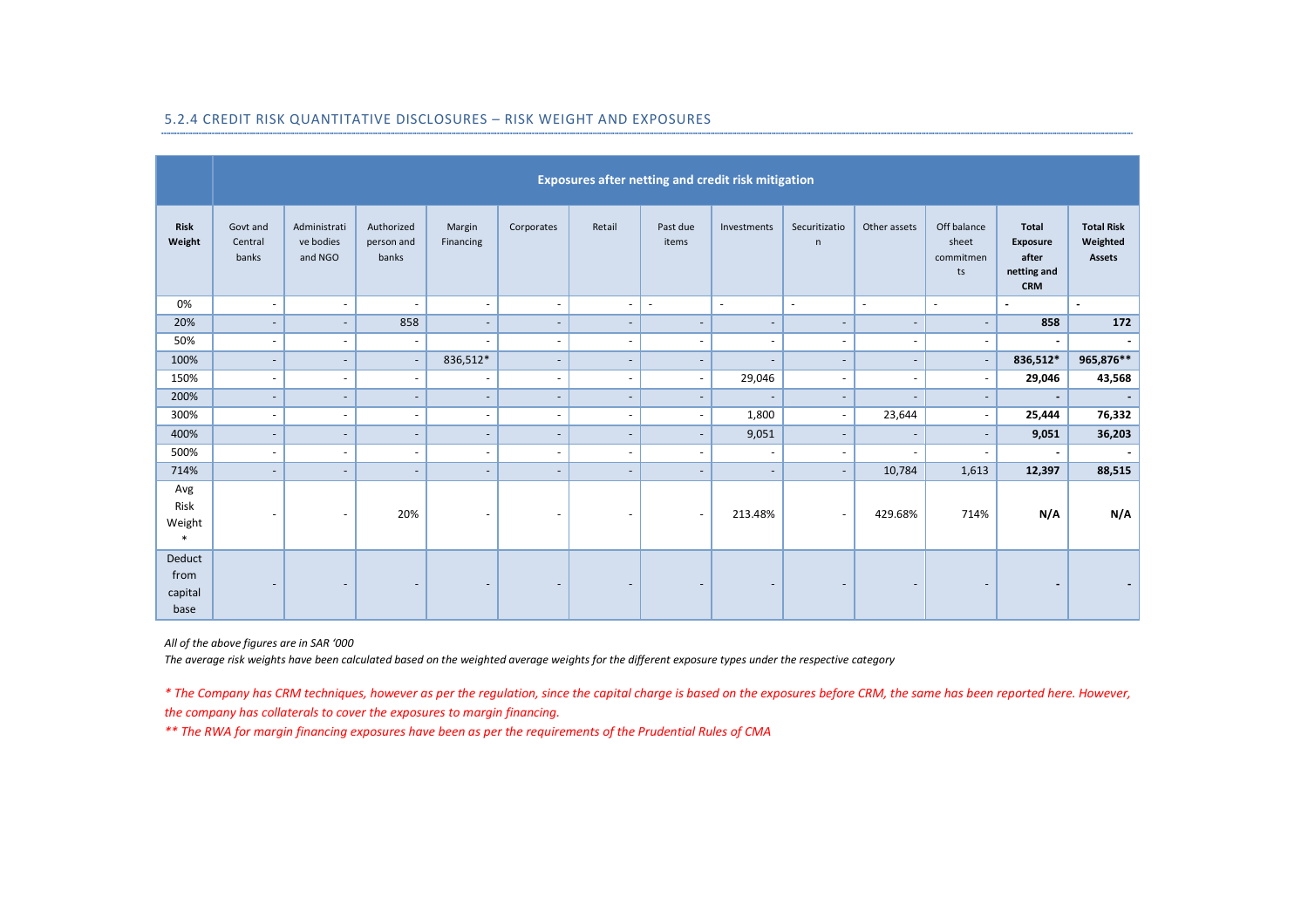# 5.2.5 CREDIT RISK QUANTITATIVE DISCLOSURES –IMPAIRMENTS AND PAST DUE EXPOSURES

#### Not applicable

There have been no past due exposures as of December 31, 2014. With respect to impairments please refer to section 5.2.2. There have been no impaired assets as of December 31, 2014.

## 5.2.6 CREDIT RISK QUANTITATIVE DISCLOSURES –GEOGRAPHICAL EXPOSURES

| All figures are in SAR '000  | <b>Kingdom of</b><br>Saudi Arabia | Gulf<br><b>Cooperation</b><br><b>Council</b> |
|------------------------------|-----------------------------------|----------------------------------------------|
| On balance sheet exposures   |                                   |                                              |
| Authorized persons and banks | 858                               |                                              |
| Investments                  | 30,846                            | 9,051                                        |
| Margin Financing             | 836,512                           |                                              |
| Other assets                 | 34,428                            |                                              |
| Off balance sheet exposures  | 1,613                             |                                              |

## 5.2.7 CREDIT RISK QUANTITATIVE DISCLOSURES –RESIDUAL CONTRACTUAL MATURITY OF CREDIT EXPOSURES

| All figures are in SAR '000  | Less than 3<br>3 months to 1<br>1 year to 5<br>months<br>year<br>years |         | More than 5<br><b>vears</b> | <b>No fixed</b><br>maturity |         |
|------------------------------|------------------------------------------------------------------------|---------|-----------------------------|-----------------------------|---------|
| On balance sheet exposures   |                                                                        |         |                             |                             |         |
| Authorized persons and banks | -                                                                      |         |                             |                             | 858     |
| <b>Investments</b>           |                                                                        |         | 1,800                       |                             | 38,097  |
| Margin Financing             | 115,709                                                                | 180,476 | -                           |                             | 540,327 |
| Other assets                 | 14,260                                                                 | 6,488   | 1,772                       |                             | 11,907  |
| Off balance sheet exposures  |                                                                        |         |                             |                             | 1,613   |

# 5.2.8 CREDIT RISK QUANTITATIVE DISCLOSURES –RECONCILIATION REPORT FOR PROVISIONS AND IMPAIRMENTS

## Not applicable

There have been no past due exposures as of December 31, 2014. With respect to impairments please refer to section 5.2.2. There have been no impaired assets as of December 31, 2014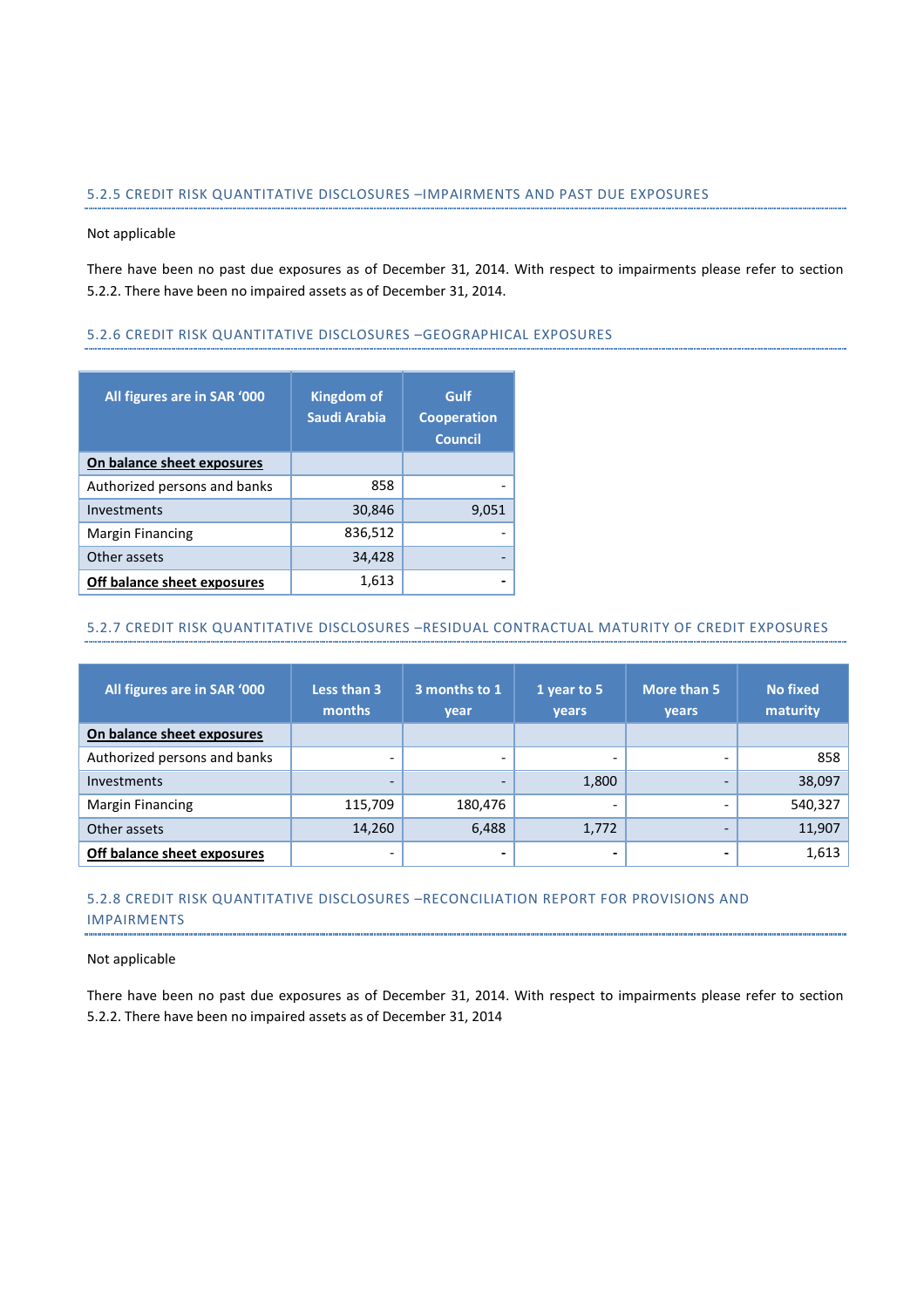

# 5.2.9 CREDIT RISK QUANTITATIVE DISCLOSURES –CREDIT RISK'S RATED EXPOSURE

# Long Term Ratings of Counterparties

|                         | Credit step<br>1         | Credit step<br>$\overline{2}$ | Credit step<br>3         | Credit step<br>4             | Credit step<br>5         | Credit step<br>$6^{\circ}$   | Credit step<br>7(N/R) |
|-------------------------|--------------------------|-------------------------------|--------------------------|------------------------------|--------------------------|------------------------------|-----------------------|
| On and Off balance      |                          |                               |                          |                              |                          |                              |                       |
| sheet exposures         |                          |                               |                          |                              |                          |                              |                       |
| Government and          |                          | $\overline{\phantom{a}}$      |                          |                              | $\overline{\phantom{a}}$ |                              |                       |
| Central Banks           |                          |                               |                          |                              |                          |                              |                       |
| Authorized Persons and  |                          | 858                           | $\overline{\phantom{0}}$ | $\overline{\phantom{a}}$     | $\qquad \qquad$          |                              |                       |
| <b>Banks</b>            |                          |                               |                          |                              |                          |                              |                       |
| Corporates              | $\overline{\phantom{a}}$ | $\overline{\phantom{a}}$      | $\overline{\phantom{0}}$ | $\overline{\phantom{a}}$     | $\overline{\phantom{a}}$ | $\overline{\phantom{a}}$     |                       |
| Retail                  |                          | $\overline{\phantom{0}}$      | $\overline{\phantom{0}}$ | $\qquad \qquad -$            |                          |                              |                       |
| Investments             | $\overline{\phantom{a}}$ | $\overline{\phantom{a}}$      | $\overline{\phantom{0}}$ | $\overline{\phantom{a}}$     | $\overline{\phantom{0}}$ | $\qquad \qquad \blacksquare$ | 39,897                |
| Securitization          |                          |                               |                          | $\overline{\phantom{a}}$     |                          |                              |                       |
| <b>Margin Financing</b> |                          | $\overline{\phantom{a}}$      | $\overline{\phantom{a}}$ | $\overline{\phantom{a}}$     | $\overline{\phantom{0}}$ |                              | 836,512               |
| <b>Other Assets</b>     | $\overline{\phantom{0}}$ | $\qquad \qquad \blacksquare$  | $\overline{\phantom{0}}$ | $\overline{\phantom{a}}$     | $\overline{\phantom{a}}$ |                              | 34,428                |
| Off-balance sheet       |                          | $\overline{\phantom{0}}$      | $\overline{\phantom{0}}$ | $\overline{\phantom{a}}$     | $\overline{\phantom{a}}$ |                              | 1,613                 |
| <b>Total</b>            |                          | 858                           | -                        | $\qquad \qquad \blacksquare$ |                          | $\blacksquare$               | 912,450               |

# Short Term Ratings of Counterparties

|                         | Credit step<br>$\mathbf{1}$ | Credit step<br>$\overline{2}$ | Credit step<br>3 | Credit step<br>$\overline{4}$ | Credit step<br>5(N/R) |
|-------------------------|-----------------------------|-------------------------------|------------------|-------------------------------|-----------------------|
| On and Off balance      |                             |                               |                  |                               |                       |
| sheet exposures         |                             |                               |                  |                               |                       |
| Government and          |                             |                               |                  |                               |                       |
| <b>Central Banks</b>    |                             |                               |                  |                               |                       |
| Authorized Persons and  |                             | 858                           |                  |                               |                       |
| <b>Banks</b>            |                             |                               |                  |                               |                       |
| Corporates              |                             |                               |                  | -                             |                       |
| Retail                  |                             |                               |                  |                               |                       |
| Investments             |                             |                               |                  | $\qquad \qquad \blacksquare$  | 39,897                |
| Securitization          |                             |                               |                  |                               |                       |
| <b>Margin Financing</b> |                             |                               |                  |                               | 836,512               |
| <b>Other Assets</b>     |                             |                               |                  |                               | 34,428                |
| Off-balance sheet       |                             |                               |                  | $\qquad \qquad \blacksquare$  | 1,613                 |
| <b>Total</b>            |                             | 858                           |                  |                               | 912,450               |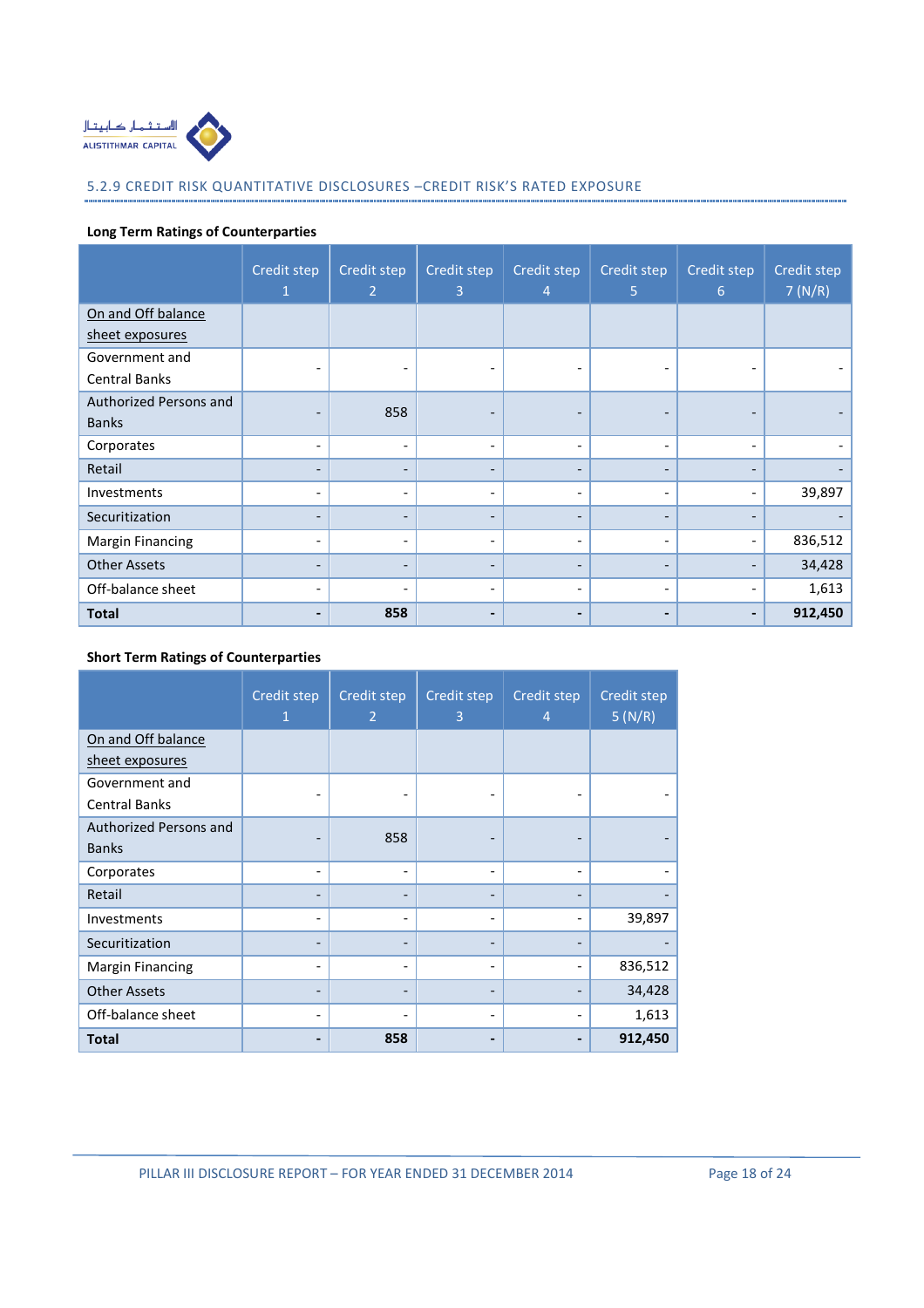

# 5.3 CREDIT RISK MITIGATION EXPOSURES

# 5.3.1 QUALITATIVE DISCLOSURES

The mitigation of credit risk is an important aspect of its effective management and takes many forms. When it comes to margin financing, the company nevertheless holds a range of collaterals to reduce the risk of loss and maximize the probability of facilities being repaid. The nature and type of assets that can be accepted as collaterals are approved by the Board Credit and Risk Committee.

The main types of collaterals that the Company accepts with respect to margin financing are:

- Cash in any currency that is under immediate control of the company currently or in any future value date
- Securities in local Markets at a value considered fair value at the Company's own assessments
- Securities in GCC and International Markets at a value considered fair value at Company's own assessments
- Bonds or Sukuk in any markets subject to Credit Risk Committee acceptance and approval and evaluation
- Other instruments as approved accepted and evaluated by the Credit and Risk Committee

The Company has a Committee which determines the haircuts on the collaterals on a regular basis. The Company has in place a formalized model that would be an indicative model in determining the haircuts that shall be applied to the stocks for which margin facilities are being provided. The indicative model takes into account in detail different factors which are of key concern in providing margin facility for such stocks.

Margin lending decisions are based on credit scoring models and decision strategies, developed using internal data with behavioral scoring applied. The approval process is reviewed regularly by Board Credit Risk Committee with limit delegations from the Board. Within the company, emphasis is placed on the responsibility for making credit decisions and as such there is a series of delegated approval limits agreed by Board.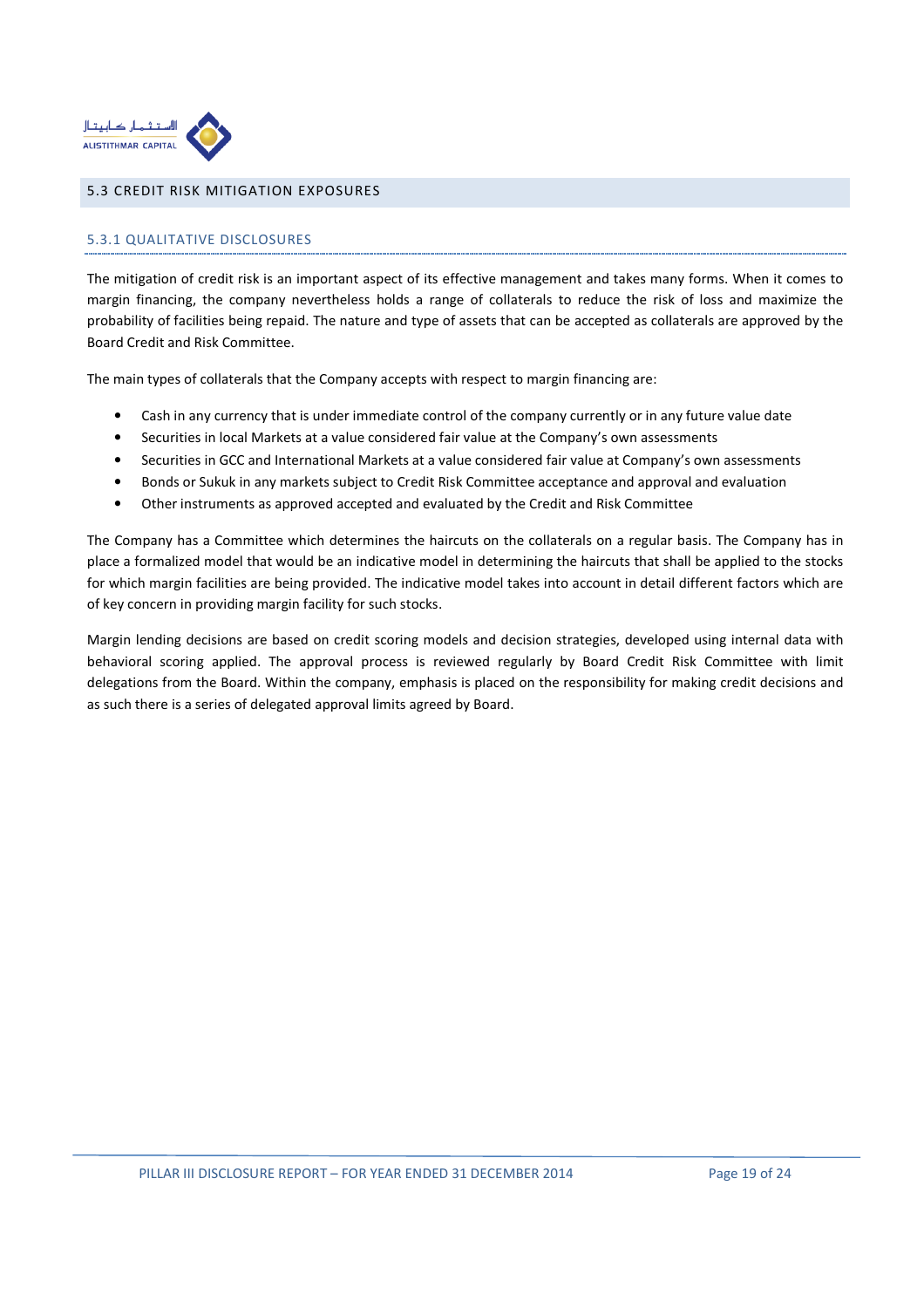

# 5.3.2 QUANTITATIVE DISCLOSURES

|                                                    | <b>Exposures</b><br>before CRM | <b>Exposures</b><br>covered by<br>Guarantee/<br>Credit<br>derivatives | <b>Exposures</b><br>covered by<br>Financial<br>collateral | <b>Exposures</b><br>covered by<br><b>Netting</b><br>Agreement | <b>Exposures</b><br>covered by<br>other eligible<br>collaterals | <b>Exposures</b><br>after CRM |
|----------------------------------------------------|--------------------------------|-----------------------------------------------------------------------|-----------------------------------------------------------|---------------------------------------------------------------|-----------------------------------------------------------------|-------------------------------|
| <b>Credit Risk</b>                                 |                                |                                                                       |                                                           |                                                               |                                                                 |                               |
| On-balance sheet                                   |                                |                                                                       |                                                           |                                                               |                                                                 |                               |
| exposures                                          |                                |                                                                       |                                                           |                                                               |                                                                 |                               |
| <b>Government and Central</b>                      |                                |                                                                       |                                                           |                                                               |                                                                 |                               |
| <b>Banks</b>                                       |                                |                                                                       |                                                           |                                                               |                                                                 |                               |
| Authorized Persons and                             | 858                            |                                                                       |                                                           |                                                               |                                                                 | 858                           |
| <b>Banks</b>                                       |                                |                                                                       |                                                           |                                                               |                                                                 |                               |
| Corporates                                         | $\blacksquare$                 | $\overline{\phantom{a}}$                                              | $\overline{\phantom{a}}$                                  | $\overline{\phantom{a}}$                                      | $\overline{\phantom{a}}$                                        |                               |
| Retail                                             |                                |                                                                       |                                                           |                                                               |                                                                 |                               |
| Investments                                        | 39,897                         |                                                                       | $\overline{a}$                                            |                                                               | $\overline{a}$                                                  | 39,897                        |
| Securitization                                     |                                | $\overline{a}$                                                        |                                                           | $\overline{\phantom{a}}$                                      | $\overline{a}$                                                  |                               |
| <b>Margin Financing</b>                            | 836,512                        |                                                                       | 836,512                                                   |                                                               | $\overline{a}$                                                  | 836,512*                      |
| <b>Other Assets</b>                                | 34,428                         |                                                                       |                                                           | $\overline{\phantom{a}}$                                      | $\qquad \qquad \blacksquare$                                    | 34,428                        |
| <b>Total On-Balance sheet</b><br>exposures         | 911,695                        |                                                                       | 836,512                                                   |                                                               |                                                                 | 911,695                       |
| Off-balance sheet                                  | $\overline{a}$                 |                                                                       | $\overline{a}$                                            |                                                               | $\overline{a}$                                                  |                               |
| exposures                                          |                                |                                                                       |                                                           |                                                               |                                                                 |                               |
| <b>OTC/Credit Derivatives</b>                      | $\overline{a}$                 |                                                                       | $\overline{a}$                                            |                                                               | $\overline{a}$                                                  |                               |
| Exposure in the form of                            | $\overline{a}$                 |                                                                       |                                                           |                                                               |                                                                 |                               |
| repurchase agreements                              |                                |                                                                       |                                                           |                                                               |                                                                 |                               |
| Exposure in the form of<br>securities lending      |                                |                                                                       |                                                           |                                                               |                                                                 |                               |
| Exposure in the form of                            | $\overline{a}$                 |                                                                       |                                                           |                                                               |                                                                 |                               |
| commitments                                        |                                |                                                                       |                                                           |                                                               |                                                                 |                               |
| * Other off-balance sheet                          | 1,613                          |                                                                       |                                                           |                                                               |                                                                 | 1,613                         |
| exposures                                          |                                |                                                                       |                                                           |                                                               |                                                                 |                               |
| <b>Total Off-Balance sheet</b>                     | 1,613                          |                                                                       |                                                           |                                                               |                                                                 | 1,613                         |
| exposures                                          |                                |                                                                       |                                                           |                                                               |                                                                 |                               |
| <b>Total On and Off-Balance</b><br>sheet exposures | 913,308                        |                                                                       | 836,512                                                   |                                                               |                                                                 | 913,308                       |

\* The Company has CRM techniques, however as per the regulation, since the capital charge is based on the exposures before CRM, the same has been reported here. However, the company has collaterals to cover the exposures to margin financing.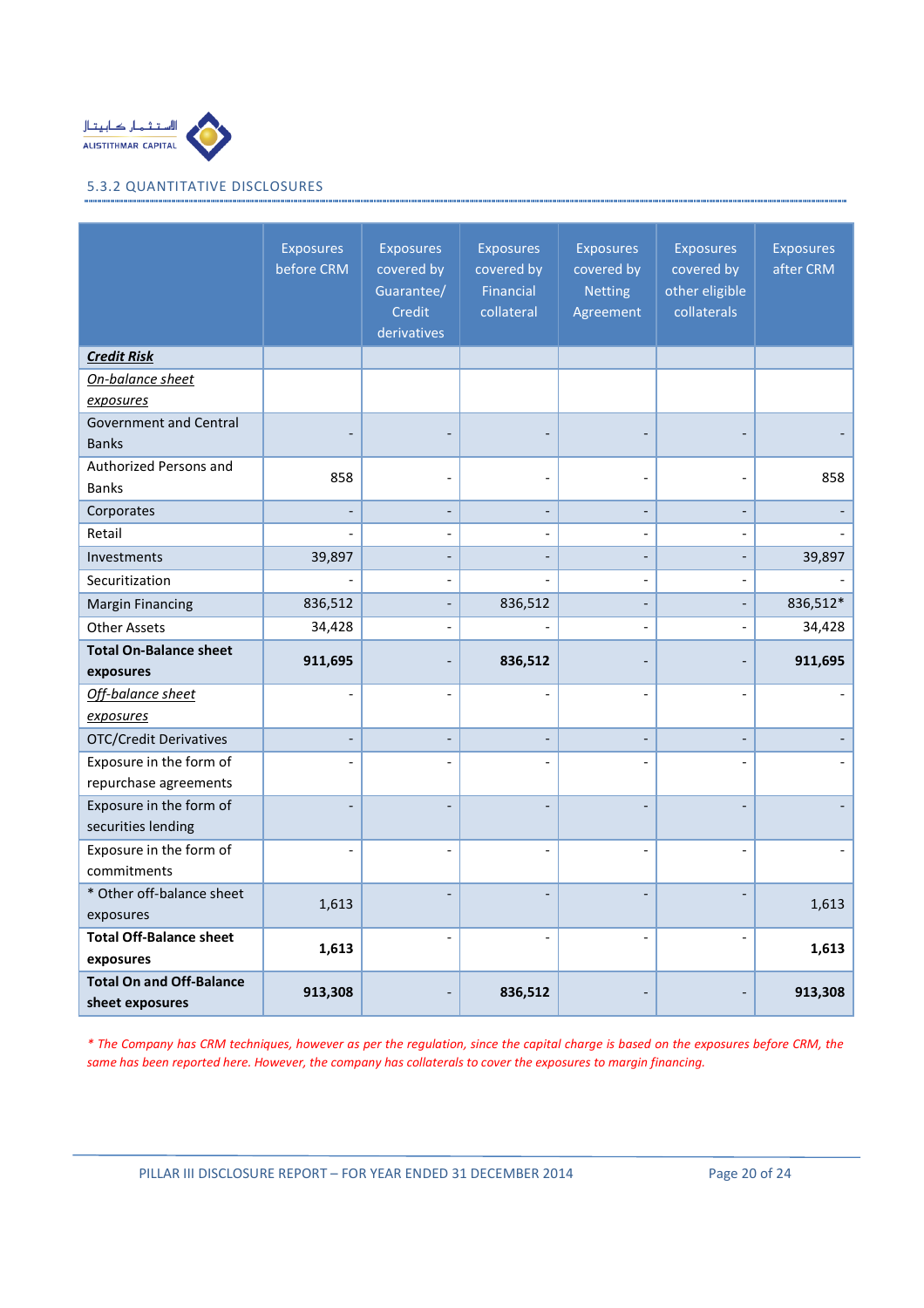

## 5.4 COUNTERPARTY CREDIT RISK (CCR) AND OFF BALANCE SHEET DISCLOSURES

#### 5.4.1 QUALITATIVE DISCLOSURES

Counterparty credit risk is the risk that a counterparty to a transaction may default before completing the satisfactory settlement of the transaction.

The company does not have any exposure to any Over-The-Counter (OTC) derivatives.

#### 5.4.2 QUANTITATIVE DISCLOSURES

Not applicable, as the company does not have any exposure to any OTC derivatives.

#### 5.5 MARKET RISK DISCLOSURES

#### 5.5.1 QUALITATIVE DISCLOSURES

This is the risk that the value of an investment will decrease due to movements in market factors. The market risk factors considered by the Company are equity risk, interest rate risk, foreign exchange risk, credit spread risk, underwriting risk, commodity risk and settlement risk. The Company has very little market risk given that it does not operate an active trading book. It invests its excess cash in carefully analyzed and selected investment after appropriate due diligence.

The Company does not having an active trading book, however it has established a detailed Investment policy guideline that it should follow which prescribes the trading limits, investment limits, exposure limits, etc. that shall be followed in case of any positions that the Company takes in principal. The Company has a formalized procedure to be followed in case of taking any exposures to investments as Principal. One of the purposes of this procedure was to ensure that the capital adequacy requirements are taken into consideration well before the investment is made. This process is in addition to the formal approval process which requires all such investments taken in principal capacity to be approved by the Board Proprietary Investment Committee having representation of Board members in the Committee.

The monitoring and control of market risk is handled by the risk management function which is responsible for ensuring market risk exposures are measured in accordance with defined policies and reported daily against prescribed control limits.

As noticed in the minimum capital requirements, given the absence of an active trading book, the capital requirements for market risk is very minimal which is only arising from the foreign exchange risk.

#### 5.5.2 QUANTITATIVE DISCLOSURES

The capital requirements for market risk as per the requirements of Pillar 1 of the Prudential Rules as of December 31, 2014 are as follows: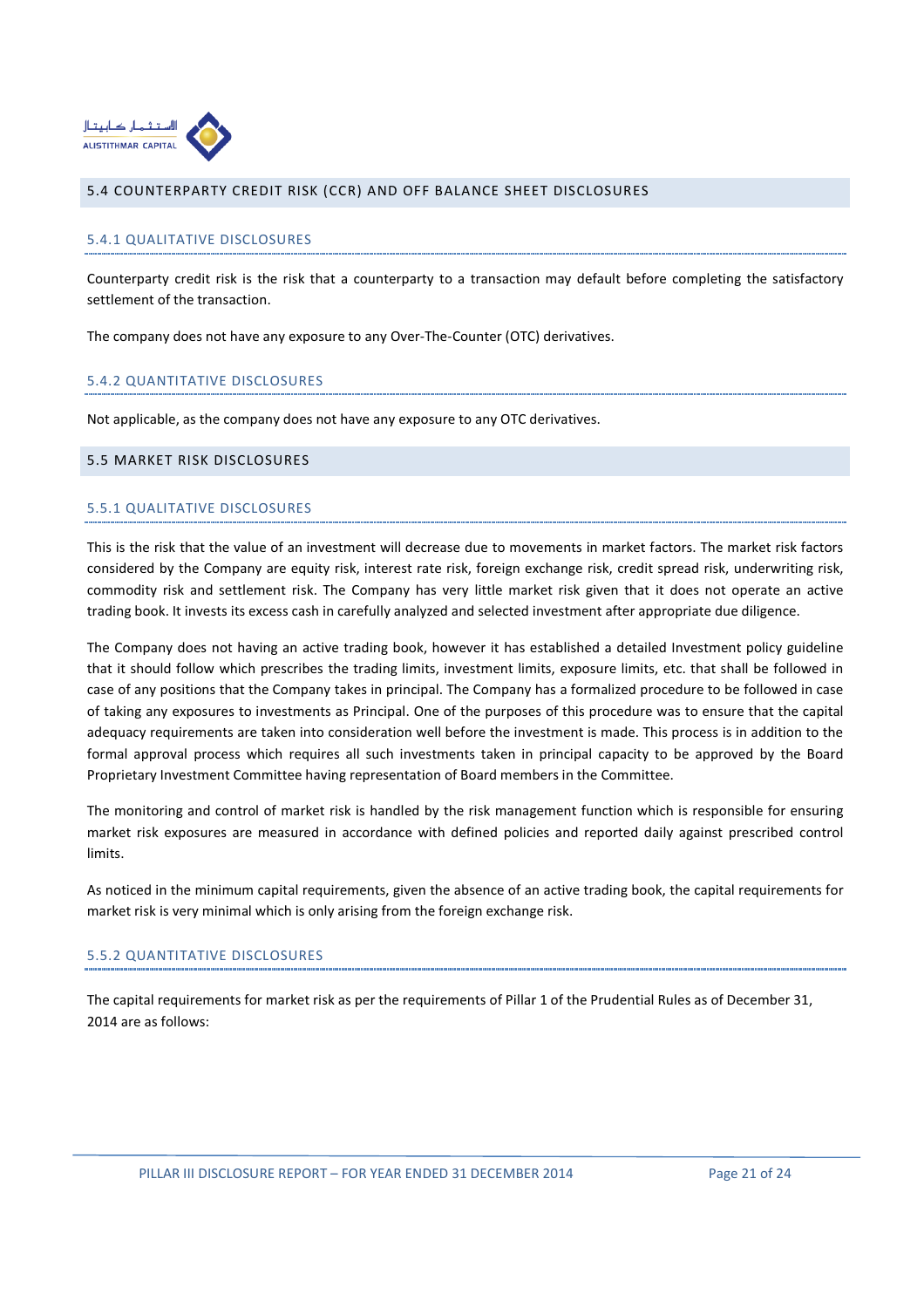

| All figures are in SAR '000       | <b>Capital</b><br>requirements |
|-----------------------------------|--------------------------------|
| Equity & Fund Risk                |                                |
| Interest Rate Risk                |                                |
| <b>Commodities Risk</b>           |                                |
| <b>FX Risk</b>                    | 2,172                          |
| <b>Underwriting Risk</b>          |                                |
| <b>Excess Exposure Risk</b>       |                                |
| Settlement Risk                   |                                |
| <b>Total capital requirements</b> | 2.1                            |

The company does not operate a trading book and hence no capital requirements specifically required for the trading book.

## 5.6 OPERATIONAL RISK DISCLOSURE

# 5.6.1 QUALITATIVE DISCLOSURES

Operational risk is defined as per Basel II regulations, as the risk of direct or indirect losses resulting from human factors, external events and inadequate or failed internal processes and systems. In general, there are four main causes that are identified in standard operational risk definitions. Operational risk events can occur when there are inadequacies or failures due to:

- People (human factors)
- **Processes**
- **Systems**
- **External events**

Even though the above is self-explanatory, the above explicitly means, the person doing the activity making an error, the process that supports the activity is flawed, the system that facilitated the activity is broken, or an external event occurs that disrupts the activity.

In order to manage the operational risks within the Company, it operates a 'three line of defense' model as indicated below:

- The first line of defense is business line management. It has the primary responsibility for the identification, management and mitigation of the risks associated with the products and processed of its business. It engages in regular testing and certification of the adequacy and effectiveness of controls and compliance with the company's policies and procedures
- The second line of defense is the company's Risk Management Department. This department is responsible for identifying the potential sources of risks that can arise as a result of the differing business lines and support functions in the Company. It is also responsible for the preparation and maintenance of the detailed risk register which identified the potential sources of risk and the possible controls that have to be in place in order to mitigate the identified risks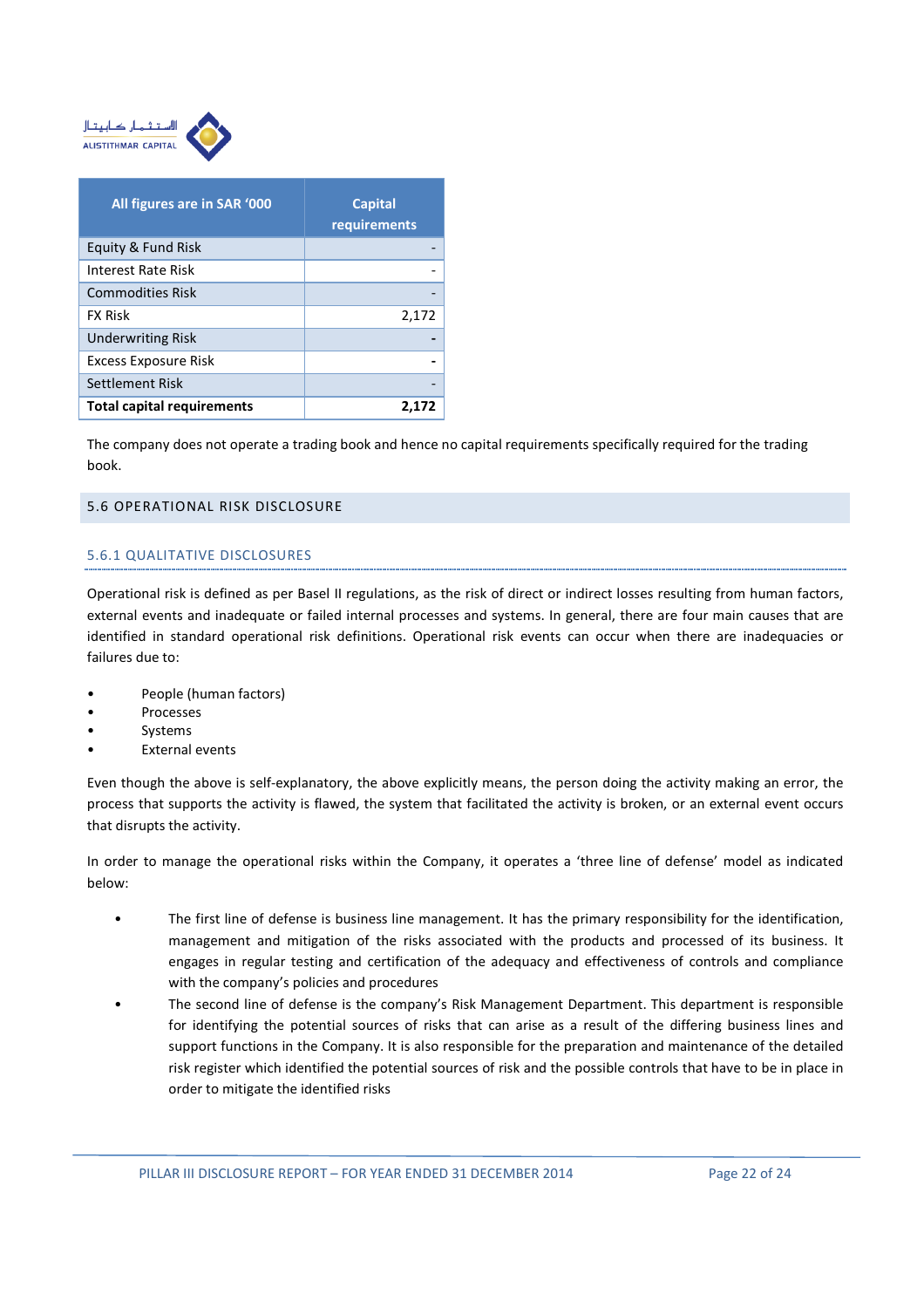

• The third line of defense is Audit. The Company's internal audit is responsible for assessing compliance with the risk register and for providing independent evaluation of the adequacy and effectiveness of the risk control framework. The Head of Internal Audit reports to the Audit Committee which is a Board Committee.

In addition, to the above framework, it has been the Company's practice to document detailed policies and procedures, for all business lines and functions within the Company, which shall detail the ways in which things should be carried out to achieve the objectives of the function with minimal errors. The Company's policies and procedures are regularly reviewed the management and approved by the Board of Directors.

The Company follows the Basic Indicator Approach for the calculation of the operational risk capital requirements which is 15% of the income indicator calculated in accordance with Annex 4 of the Prudential Rules. However as stipulated by the Prudential Rules, the requirement for operational risks shall correspond to not less than 25% of the Company's overhead expenses calculated in accordance with Chapter 12 of Part 1 of the Prudential Rules.

# 5.6.2 QUANTITATIVE DISCLOSURES

As per the guidelines in the Prudential Rules, the capital requirement as per the approach stated above is SAR 19.62 Mn as of the year ended 31 December 2014.

# 5.7 LIQUIDITY RISK DISCLOSURE

# 5.7.1 QUALITATIVE DISCLOSURES

Liquidity risk is the risk of not having available sufficient resources to enable it to meet its obligations as they fall due or can only secure such resources at excessive cost. The two aspects of liquidity are asset liquidity and funding liquidity.

- Funding liquidity risk arises when the necessary liquidity to fund obligations cannot be obtained at the expected terms and when required.
- Asset liquidity (or market liquidity) risk arises when the assets are not able to be disposed or transferred into cash without affecting the liquidity of the asset or incurring significant losses

The company has an approved liquidity risk policy in place which is regularly reviewed. The aim of the policy is to describe the policies and guidelines through which the Company manages its cash flow mismatches and its adopted liquidity risk management structure.

The key metrics ICAP uses to measure and limit liquidity risk is on two aspects:

- 1. Ability to meet commitments
- 2. Ability to meet the liabilities on its balance sheet

The company regularly monitors the following on a periodic basis as agreed by the management to assess the liquidity risk:

- 1. Surplus/deficit in availability of funding in order to assess the ability to meet commitments
- 2. Residual contractual mismatch –in order to assess the mismatch in maturity of assets and liabilities

For the purpose of assessing the surplus/deficit in availability of funding, stressed scenario of worst case utilization scenarios by all customers is assumed. The stress test scenarios are applied keeping in mind the controls in place as discussed previously.